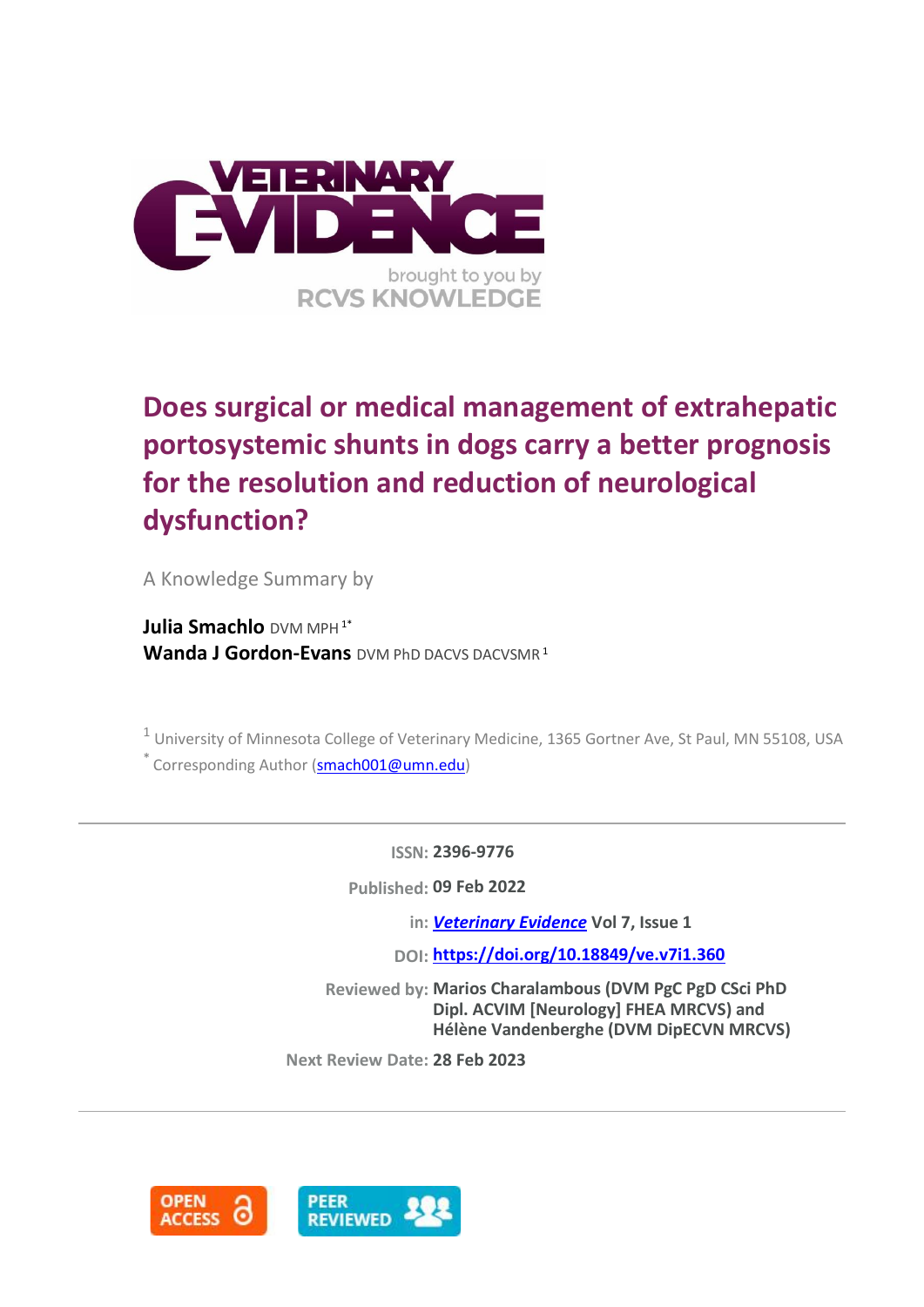# **KNOWLEDGE SUMMARY**

# **PICO question**

In dogs with congenital extrahepatic portosystemic shunts that are treated with surgical attenuation what is the persistency, frequency, severity and outcome of neurological signs when compared to dogs that are treated medically?

#### **Clinical bottom line**

**Category of research question**

Prognosis

# **The number and type of study designs reviewed**

Ten papers were critically reviewed

# **Strength of evidence**

Weak

# **Outcomes reported**

For short-term success, owners reported an overall decrease in neurological signs associated with neurological dysfunction and an increase in quality of life after the initiation of either medical management or surgical management. Surgical management has a weak association with higher mortality or severe neurological signs in the immediate postoperative period

# **Conclusion**

It is challenging to make a direct comparison between medical and surgical management but, overall, both strategies seemed to decrease neurological signs in the short term. There was a lack of evidence and available data about the efficacy of each for long-term control of neurological signs

# [How to apply this evidence in practice](https://learn.rcvsknowledge.org/mod/book/view.php?id=50)

The application of evidence into practice should take into account multiple factors, not limited to: individual clinical expertise, patient's circumstances and owners' values, country, location or clinic where you work, the individual case in front of you, the availability of therapies and resources.

Knowledge Summaries are a resource to help reinforce or inform decision making. They do not override the responsibility or judgement of the practitioner to do what is best for the animal in their care.

# **Clinical scenario**

Preanaesthetic bloodwork was consistent with a portosystemic shunt in a 6 month old male Yorkshire Terrier puppy. Subsequent bile acid stimulation tests were also consistent with a shunt. The owner would like to know what the prognosis and outcome of neurological dysfunction is assuming her dog has an extrahepatic portosystemic shunt (EHPSS) before she commits to referral for surgical attenuation compared to managing her dog medically without surgical intervention.

# **The evidence**

All of the studies analysed were retrospective studies, which have a higher level of bias than prospective studies. Furthermore, four of the retrospective studies were descriptive case series studies, which also have low levels of evidence. The remaining six studies were retrospective cohort studies, which have better

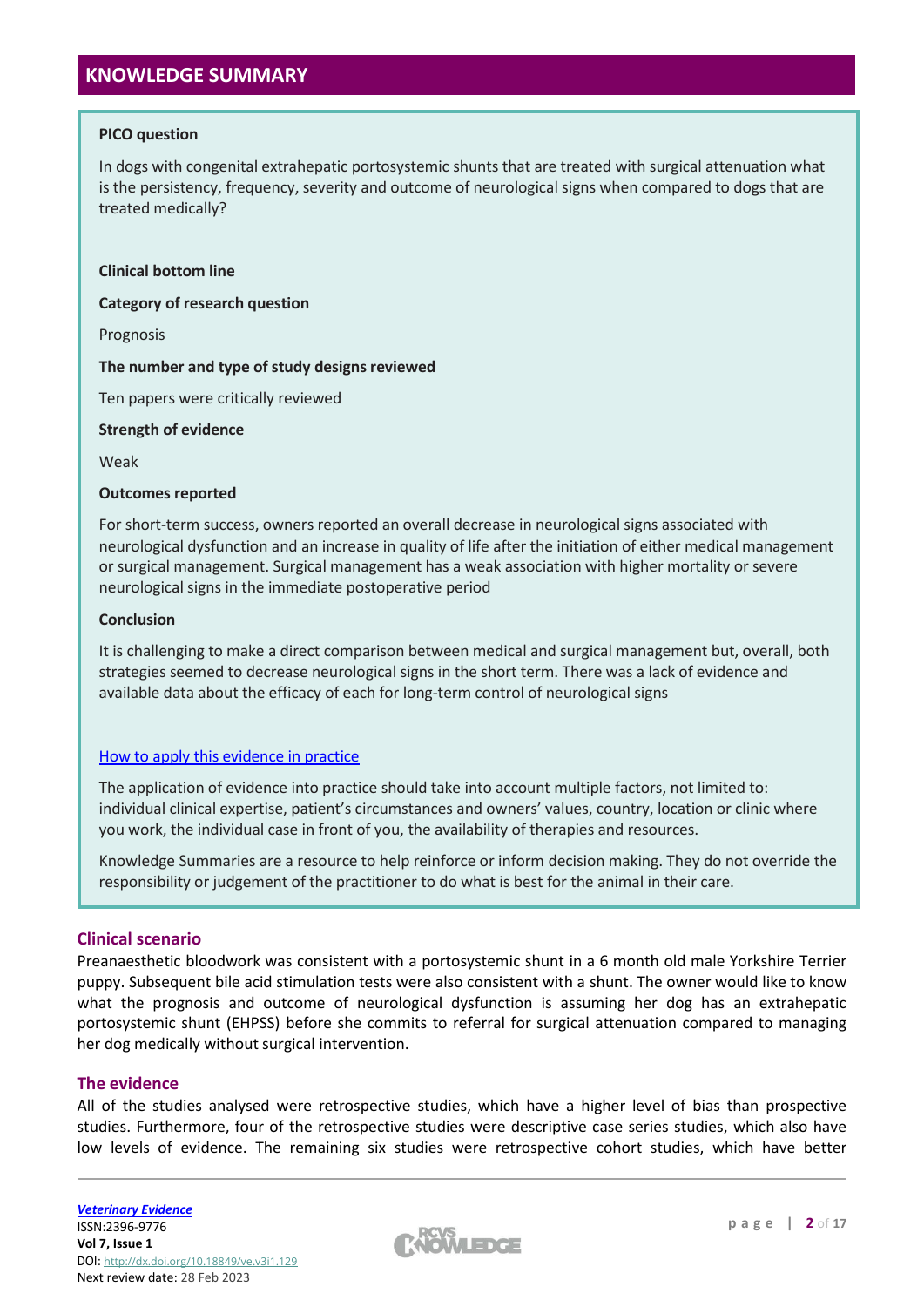evidence than descriptive studies, but overall still have low levels of evidence. Additionally, the majority of the studies did not evaluate the persistence, frequency and severity of neurological dysfunction following either surgery or medical management as their primary problem or did not make distinctions between intrahepatic and extrahepatic shunts, which made drawing conclusions from the data difficult. There was also very limited evidence on the efficacy of solely medical management for extrahepatic portosystemic shunts in dogs. Studies that directly compared the impact of surgical and medical management on portosystemic shunts did not differentiate between intrahepatic and extrahepatic shunts so they could not be made relevant to the question and were excluded.

# **Summary of the evidence**

| <b>Favier et al. (2020)</b>                           |                                                                                                                                                                                                                                                                                                                                                                                                                                                                                                                                                                                                                                                                                                                                                          |
|-------------------------------------------------------|----------------------------------------------------------------------------------------------------------------------------------------------------------------------------------------------------------------------------------------------------------------------------------------------------------------------------------------------------------------------------------------------------------------------------------------------------------------------------------------------------------------------------------------------------------------------------------------------------------------------------------------------------------------------------------------------------------------------------------------------------------|
| <b>Population:</b>                                    | Dogs with a single congenital portosystemic shunt (CPSS) confirmed<br>by CT and / or ultrasound who did not have surgical intervention and<br>received non-surgical treatment that were referred to Utrecht<br>University, the Netherlands, between September 2003 and February<br>2015.                                                                                                                                                                                                                                                                                                                                                                                                                                                                 |
| Sample size:                                          | 78 dogs.                                                                                                                                                                                                                                                                                                                                                                                                                                                                                                                                                                                                                                                                                                                                                 |
| <b>Intervention details:</b>                          | Case records were reviewed to identify dogs that received<br>$\bullet$<br>medical management for a single CPSS.<br>48 of these dogs had an extrahepatic CPSS and 29 had an<br>$\bullet$<br>intrahepatic CPSS. In one dog, CPSS was diagnosed, but the<br>location of the shunt could not be established.<br>Records for 65 dogs who were medically managed were<br>$\bullet$<br>divided in two treatment groups. One group ( $n = 27$ ) was<br>managed with restricted protein diet and lactulose for one<br>month or until death. The other group ( $n = 38$ ) was<br>medically managed with only a restricted protein diet for 1<br>month or until death.                                                                                              |
| <b>Study design:</b>                                  | Single centre retrospective cohort study.                                                                                                                                                                                                                                                                                                                                                                                                                                                                                                                                                                                                                                                                                                                |
| <b>Outcome studied:</b>                               | Quality of life as assessed by the owner.<br>Occurrence and frequency of clinical signs as assessed by the<br>owner.<br>Survival time.<br>Presumed cause of death.                                                                                                                                                                                                                                                                                                                                                                                                                                                                                                                                                                                       |
| <b>Main findings:</b><br>(relevant to PICO question): | Estimated median survival time for dogs with an<br>$\bullet$<br>extrahepatic portosystemic shunts (EHPSS) was 41.5 months<br>(95% CI 35.2-47.8).<br>20 EHPSS dog owners responded to the follow-up<br>$\bullet$<br>questionnaire (17 intrahepatic portosystemic shunt dog<br>owners responded). 11 of these dogs received the adjusted<br>diet and nine received the adjusted diet with lactulose.<br>Of the 37 questionnaire responses, the CPSS scores were<br>significantly lower ( $p = 0.01$ ) with medical management<br>(median 18) than before treatment (median 35).<br>Of the 37 questionnaire responses, quality of life scores<br>significantly increased (p<0.0001) with medical management<br>(median 4) than before treatment (median 2). |

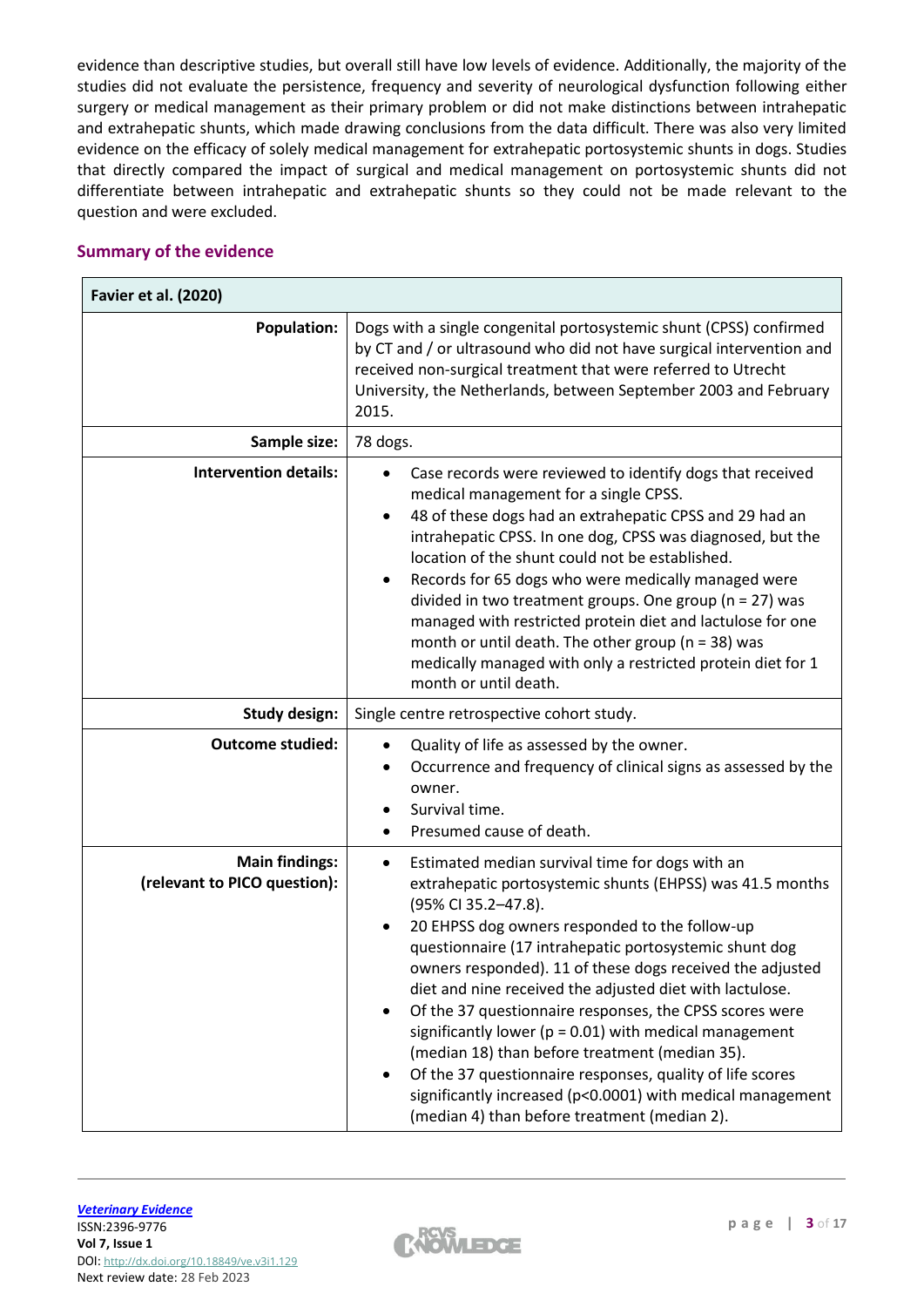| Limitations: | Retrospective study is at risk for more bias than a<br>٠<br>prospective study.<br>Subjective assessment of quality of life based on reporting.<br>$\bullet$<br>Reliance on owner recollection and follow-up, which<br>$\bullet$<br>increase the risk of recall bias and there was loss of follow-<br>up with only 37/56 (66%) of the owners responding to the<br>follow-up questionnaire.<br>Owners elected euthanasia if quality of life declined, which<br>$\bullet$<br>could alter the accuracy of the estimated median survival |
|--------------|-------------------------------------------------------------------------------------------------------------------------------------------------------------------------------------------------------------------------------------------------------------------------------------------------------------------------------------------------------------------------------------------------------------------------------------------------------------------------------------------------------------------------------------|
|              | time.                                                                                                                                                                                                                                                                                                                                                                                                                                                                                                                               |

| Fryer et al. (2011)                                   |                                                                                                                                                                                                                                                                                                                                                                                                          |
|-------------------------------------------------------|----------------------------------------------------------------------------------------------------------------------------------------------------------------------------------------------------------------------------------------------------------------------------------------------------------------------------------------------------------------------------------------------------------|
| <b>Population:</b>                                    | Dogs with a single extrahepatic portosystemic shunt (EHPSS)<br>confirmed by abdominal ultrasounds, nuclear scintigraphy, or<br>clinically relevant bile acids or ammonia concentration, and<br>underwent surgery application of an ameroid constrictor at Texas<br>A&M University's Veterinary Medical Teaching Hospital, Texas, USA,<br>between January 2003 and November 2010.                         |
| Sample size:                                          | 126 dogs.                                                                                                                                                                                                                                                                                                                                                                                                |
| <b>Intervention details:</b>                          | Electronic medical records were searched to find eligible<br>$\bullet$<br>dogs for the study.<br>Surgical management of the EHPSS with an ameroid<br>constrictor.<br>Dogs were divided into two groups, 42 dogs who were<br>treated with levetiracetam (LEV) at a median of 60<br>mg/kg/day at least 1 day before EHPSS ligation, and 84 dogs<br>that had no anticonvulsant drugs before EHPSS ligation. |
| <b>Study design:</b>                                  | Single centre retrospective cohort study.                                                                                                                                                                                                                                                                                                                                                                |
| <b>Outcome studied:</b>                               | Proportion of dogs with neurological dysfunction.<br>$\bullet$<br>Blood ammonia concentrations.<br>Postoperative complications.<br>٠                                                                                                                                                                                                                                                                     |
| <b>Main findings:</b><br>(relevant to PICO question): | 4/84 dogs (5%) in the group that did not receive LEV had<br>$\bullet$<br>postoperative seizures.<br>Risk of seizures was significantly (p<0.0002) <1 for the dogs<br>$\bullet$<br>that received LEV with Bayesian statistics.<br>4/126 dogs (3%) postoperatively had generalised motor<br>seizures and did not survive to discharge.                                                                     |
| Limitations:                                          | Retrospective study is at risk for more bias than a<br>$\bullet$<br>prospective study.<br>No follow-up past the hospital discharge with the dogs to<br>$\bullet$<br>assess additional postoperative neurological dysfunction.                                                                                                                                                                            |

| <b>Harvey &amp; Erb (1998)</b> |                    |                                                                                                                                                                                                                              |
|--------------------------------|--------------------|------------------------------------------------------------------------------------------------------------------------------------------------------------------------------------------------------------------------------|
|                                | <b>Population:</b> | Dogs with a congenital extrahepatic portosystemic shunt (CEPSS)<br>that presented to the Veterinary Medical Teaching Hospital of the<br>College of Veterinary Medicine at Cornell University, USA, between<br>1985 and 1996. |

 $\Gamma$ 

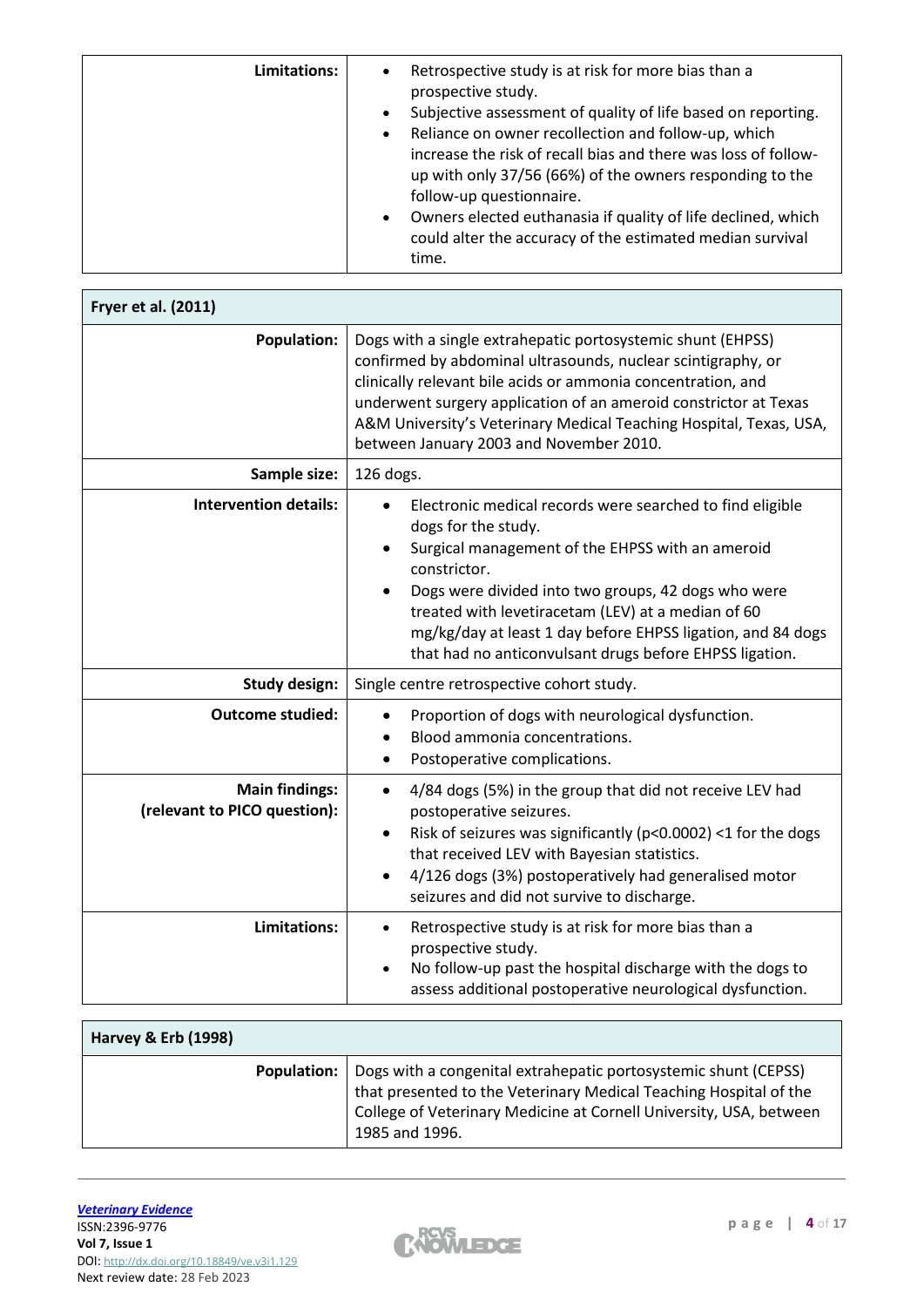| Sample size:                                          | 56 dogs.                                                                                                                                                                                                                                                                                                                                                                                                                                                                                                                                                                                                                                                                                                                                                                                                                                                                                                                                                                               |
|-------------------------------------------------------|----------------------------------------------------------------------------------------------------------------------------------------------------------------------------------------------------------------------------------------------------------------------------------------------------------------------------------------------------------------------------------------------------------------------------------------------------------------------------------------------------------------------------------------------------------------------------------------------------------------------------------------------------------------------------------------------------------------------------------------------------------------------------------------------------------------------------------------------------------------------------------------------------------------------------------------------------------------------------------------|
| <b>Intervention details:</b>                          | Medical records were reviewed to identify dogs with complete<br>records that underwent surgery for a CEPSS.<br>Surgical management of the CEPSS with complete or partial<br>ligation.                                                                                                                                                                                                                                                                                                                                                                                                                                                                                                                                                                                                                                                                                                                                                                                                  |
| <b>Study design:</b>                                  | Single centre retrospective case series.                                                                                                                                                                                                                                                                                                                                                                                                                                                                                                                                                                                                                                                                                                                                                                                                                                                                                                                                               |
| <b>Outcome studied:</b>                               | Preoperative signs of hepatic encephalopathy including:<br>$\bullet$<br>transient blindness, circling, seizures, head pressing, and<br>disorientation.<br>Ability to completely ligate the single shunting vessel in non-<br>$\bullet$<br>encephalopathic dogs compared to encephalopathic dogs.<br>Follow-up of neurological signs in non-encephalopathic dogs.<br>$\bullet$                                                                                                                                                                                                                                                                                                                                                                                                                                                                                                                                                                                                          |
| <b>Main findings:</b><br>(relevant to PICO question): | 12/56 dogs (21%) displayed no preoperative signs of<br>encephalopathy and 44/56 dogs (79%) displayed preoperative<br>signs of encephalopathy.<br>1-10 year follow-up period of 8/12 non-encephalopathic dogs<br>$\bullet$<br>reported the development of no neurological signs as reported<br>by the owners.                                                                                                                                                                                                                                                                                                                                                                                                                                                                                                                                                                                                                                                                           |
| Limitations:                                          | Retrospective study is at risk for more bias than a prospective<br>study.<br>Case series is at risk for more bias and relies heavily upon<br>accurate medical records and clear decision-making processes<br>noted in the record.<br>There was no follow-up for the 44 dogs that had preoperative<br>$\bullet$<br>signs of encephalopathy.<br>Loss of data (4/12 dogs) in the follow-up period with the non-<br>encephalopathic dogs.<br>The follow-up period for the non-encephalopathic dogs was<br>vague and did not indicate how many dogs made it to the 10-<br>year follow-up, or if most of the owners had only provided<br>short-term (1 year) follow-up data. Poor data provided about<br>the long-term prognosis.<br>The owners did not report the presumptive cause of death in<br>$\bullet$<br>their dogs.<br>Reliance on owners to report neurological signs for the follow-<br>up period increases risk of error because owners might miss<br>subtle neurological signs. |

| Hunt & Hughes (1999)  |                                                                                                                                                                                                                                                                                                                              |
|-----------------------|------------------------------------------------------------------------------------------------------------------------------------------------------------------------------------------------------------------------------------------------------------------------------------------------------------------------------|
| <b>Population:</b>    | 49 dogs that underwent surgical attenuation using silk suture at the<br>Veterinary Cardiovascular Unit, Department of Veterinary Clinical<br>Sciences, The University of Sydney, Australia, between 1989 and 1997.                                                                                                           |
| Sample size:          | 49 dogs.                                                                                                                                                                                                                                                                                                                     |
| Intervention details: | Medical records were reviewed to identify dogs that<br>$\bullet$<br>underwent surgical attenuation using silk suture for an<br>extrahepatic portosystemic shunt.<br>Surgical management of the congenital extrahepatic<br>$\bullet$<br>portosystemic shunt with silk suture attenuation and complete<br>or partial ligation. |

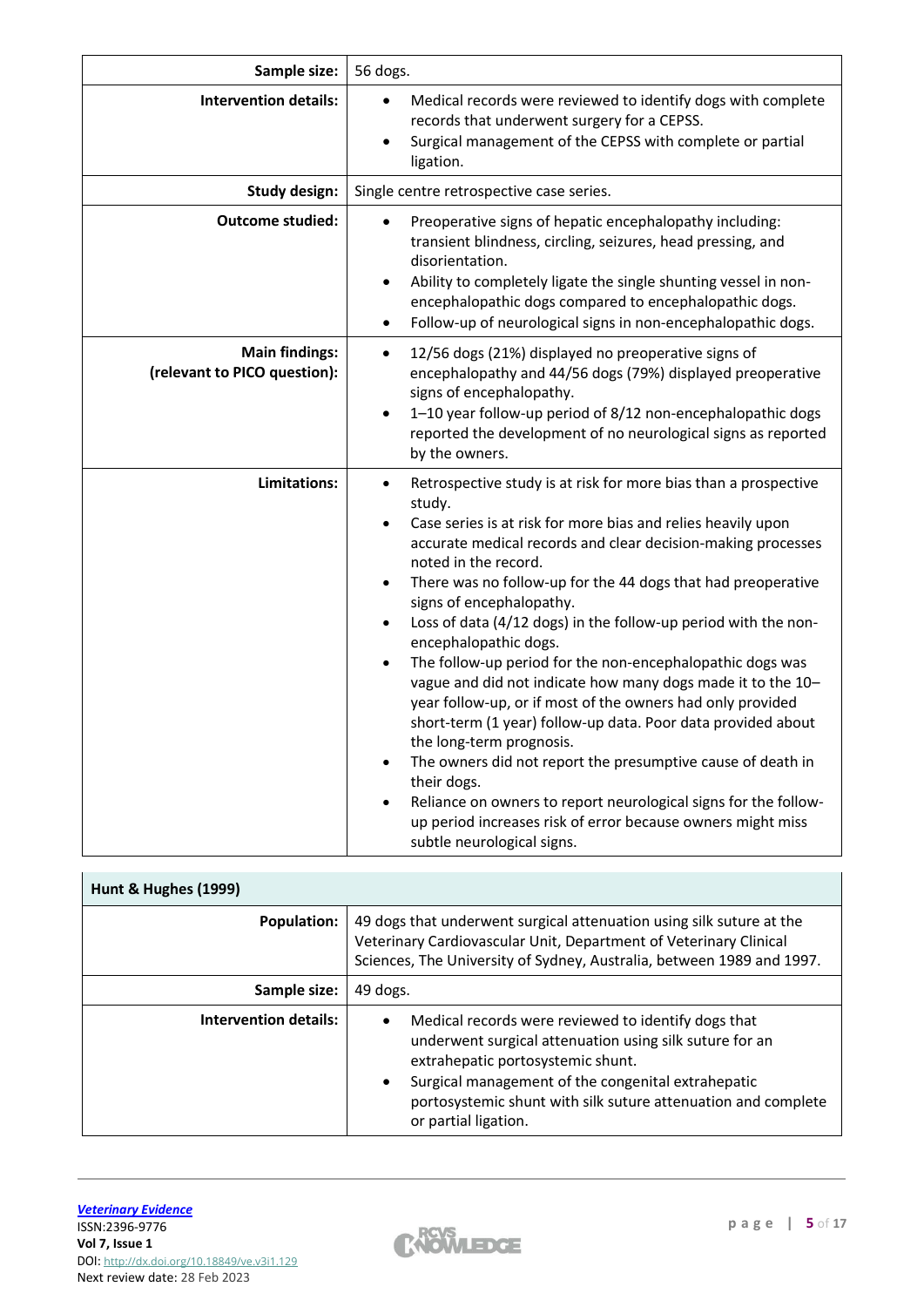| <b>Study design:</b>                                  | Single centre retrospective case series.                                                                                                                                                                                                                                                                                                                                                                                                                                                                                                                                                                                                                                                                                                                                                                                                                                                                                                                                                                                                                                                                                                                                                                                                                                                                                                    |
|-------------------------------------------------------|---------------------------------------------------------------------------------------------------------------------------------------------------------------------------------------------------------------------------------------------------------------------------------------------------------------------------------------------------------------------------------------------------------------------------------------------------------------------------------------------------------------------------------------------------------------------------------------------------------------------------------------------------------------------------------------------------------------------------------------------------------------------------------------------------------------------------------------------------------------------------------------------------------------------------------------------------------------------------------------------------------------------------------------------------------------------------------------------------------------------------------------------------------------------------------------------------------------------------------------------------------------------------------------------------------------------------------------------|
| <b>Outcome studied:</b>                               | Clinical signs and problems developed during the perioperative<br>(first 24 hours postoperatively), early postoperative (24 hours<br>postoperatively - skin suture removal) and long-term periods.<br>Clinical efficacy of the primary surgeon (38 cases) compared to<br>$\bullet$<br>one of six other surgeons.<br>Degree of shunt attenuation.<br>٠<br>Portal pressure post-ligation.<br>٠<br>Biochemical lab data obtained postoperative (2 weeks to 6<br>٠<br>years).                                                                                                                                                                                                                                                                                                                                                                                                                                                                                                                                                                                                                                                                                                                                                                                                                                                                   |
| <b>Main findings:</b><br>(relevant to PICO question): | 48/49 dogs survived to skin suture removal. 1/49 (2%) mortality<br>$\bullet$<br>rate.<br>Five dogs experienced neurological abnormalities (seizures or<br>ataxia) suspected to be a manifestation of post-ligation seizure<br>syndrome<br>9/49 dogs (18%) displayed neurological signs in the early<br>$\bullet$<br>postoperative period, seven (14%) of those were considered to<br>be related to the surgical attenuation, and two were due to<br>hypoglycaemia. Six were ataxic, two had generalised motor<br>seizures, one was disoriented and one had both ataxia and<br>muscle tremors.<br>Three dogs that developed ataxia (without hypoglycaemia or<br>٠<br>hyperammonemia) within 1 week of surgery resolved without<br>medical treatment.<br>Two dogs with ataxia were hypoglycaemic and ataxia resolved<br>with glucose administration.<br>One of the dogs with seizures in the early postoperative period<br>$\bullet$<br>was refractory to phenobarbital and died within 24 hours.<br>One dog developed ataxia, muscle tremors, and portal<br>٠<br>hypertension leading to shunt ligature removal.<br>9/45 dogs (20%) had recurrence of hepatic encephalopathy<br>within 18 months postoperatively. One was due to<br>development of acquired shunts. In the others, patency of the<br>original shunting vessel was suspected. |
| Limitations:                                          | Reliance on owners to report neurological signs for the follow-<br>٠<br>up period increases risk of error because owners might miss<br>subtle neurological signs.<br>Retrospective study is at risk for more bias than a prospective<br>study.<br>Case series is at risk for more bias and relies heavily upon<br>$\bullet$<br>accurate medical records and clear decision-making processes<br>noted in the record.<br>Difficult to differentiate in the perioperative period whether<br>$\bullet$<br>the majority of the neurological signs in the dogs were<br>attributed to post-ligation neurological dysfunction or had<br>contributing components of hypoglycaemia and/or<br>hyperammonemia.<br>The follow-up with owners was relatively short-term to assess<br>continued neurological dysfunction.                                                                                                                                                                                                                                                                                                                                                                                                                                                                                                                                  |

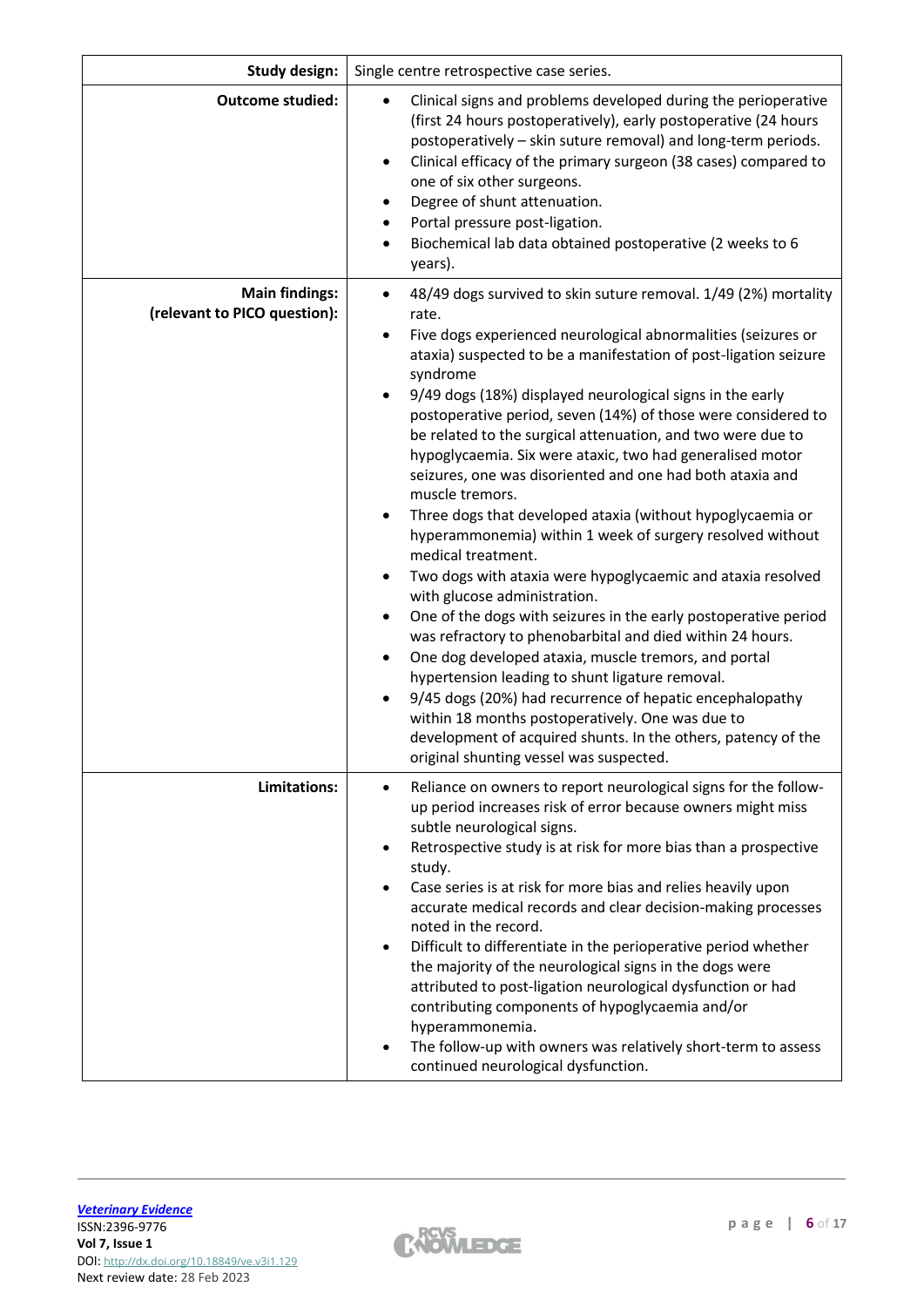| Mullins et al. (2019)                                 |                                                                                                                                                                                                                                                                                                                                                                                                                                                                                                                                                                                                                                                                                                                                                                                                                                                                                                                                                                                                                                                                            |
|-------------------------------------------------------|----------------------------------------------------------------------------------------------------------------------------------------------------------------------------------------------------------------------------------------------------------------------------------------------------------------------------------------------------------------------------------------------------------------------------------------------------------------------------------------------------------------------------------------------------------------------------------------------------------------------------------------------------------------------------------------------------------------------------------------------------------------------------------------------------------------------------------------------------------------------------------------------------------------------------------------------------------------------------------------------------------------------------------------------------------------------------|
| <b>Population:</b>                                    | Dogs that underwent surgical attenuation of a single congenital<br>extrahepatic portosystemic shunt (EHPSS) from January 2005 to July<br>2017 at 10 veterinary institutions and developed post-attenuation<br>seizures (PAS) within 7 days postoperatively.                                                                                                                                                                                                                                                                                                                                                                                                                                                                                                                                                                                                                                                                                                                                                                                                                |
| Sample size:                                          | 940 dogs.                                                                                                                                                                                                                                                                                                                                                                                                                                                                                                                                                                                                                                                                                                                                                                                                                                                                                                                                                                                                                                                                  |
| <b>Intervention details:</b>                          | Medical records were reviewed to identify dogs that<br>$\bullet$<br>underwent surgical attenuation of a single congenital EHPSS.<br>Surgical management of congenital EHPSS with attenuation.<br>$\bullet$<br>Dogs were divided into three groups. One group of 523 dogs<br>did not receive levetiracetam (LEV). The second group of 188<br>dogs received LEV at a dose greater than 15 mg/kg every 8<br>hours for more than 24 hours preoperatively or a 60 mg/kg IV<br>loading dose perioperatively with continuation of LEV<br>postoperatively at greater than 15 mg/kg every 8 hours. The<br>third group of 229 dogs received less than 15 mg/kg every 8<br>hours for less than 24 hours preoperatively or LEV<br>postoperatively at less than 15 mg/kg every 8 hours.                                                                                                                                                                                                                                                                                                 |
| <b>Study design:</b>                                  | Multi-centre retrospective cohort study.                                                                                                                                                                                                                                                                                                                                                                                                                                                                                                                                                                                                                                                                                                                                                                                                                                                                                                                                                                                                                                   |
| <b>Outcome studied:</b>                               | Development of PAS within 7 days postoperatively between the<br>$\bullet$<br>three groups.<br>Short term survival (30 days postoperatively) for the dogs that<br>٠<br>developed PAS.                                                                                                                                                                                                                                                                                                                                                                                                                                                                                                                                                                                                                                                                                                                                                                                                                                                                                       |
| <b>Main findings:</b><br>(relevant to PICO question): | 75/940 dogs (7%) developed PAS within 7 days postoperatively.<br>$\bullet$<br>62 had generalised PAS and 13 had focal PAS. Seizures onset at<br>a median of 48 hours (range 8-128 hours) postoperatively.<br>61/75 dogs (81%) that developed PAS had preoperative<br>neurological signs including: lethargy, pacing/compulsive<br>walking, dullness, head pressing, ataxia, abnormal change in<br>behavior, hypersalivation/drooling, circling, etc.<br>11/75 dogs (15%) that developed PAS had preoperative<br>seizures.<br>35/75 PAS dogs (6 were in the first group (6.7%), 21 of the dogs<br>were in the second group (11.2%), and 19 dogs were in the<br>third group (8.3%). The difference between groups was not<br>significant ( $p = 0.14$ ).<br>74/75 PAS dogs received preoperative medical management<br>$\bullet$<br>including a restricted protein diet, lactulose and antimicrobial<br>therapy.<br>Ammonia and glucose concentrations were normal for the30<br>and 36 PAS dogs, respectively.<br>23 of the 75 PAS dogs survived to 30 days postoperatively. |
| Limitations:                                          | Retrospective study is at risk for more bias than a prospective<br>٠<br>study.<br>The 75 PAS dogs were reported to have received preoperative<br>$\bullet$<br>medical management and it is unclear if this was continued<br>after surgery. Difficult to discern the impact of strictly surgical<br>intervention.<br>Only had access to 30 and 36 of the 75 PAS dogs' serum<br>ammonia and glucose concentrations respectively, so                                                                                                                                                                                                                                                                                                                                                                                                                                                                                                                                                                                                                                          |

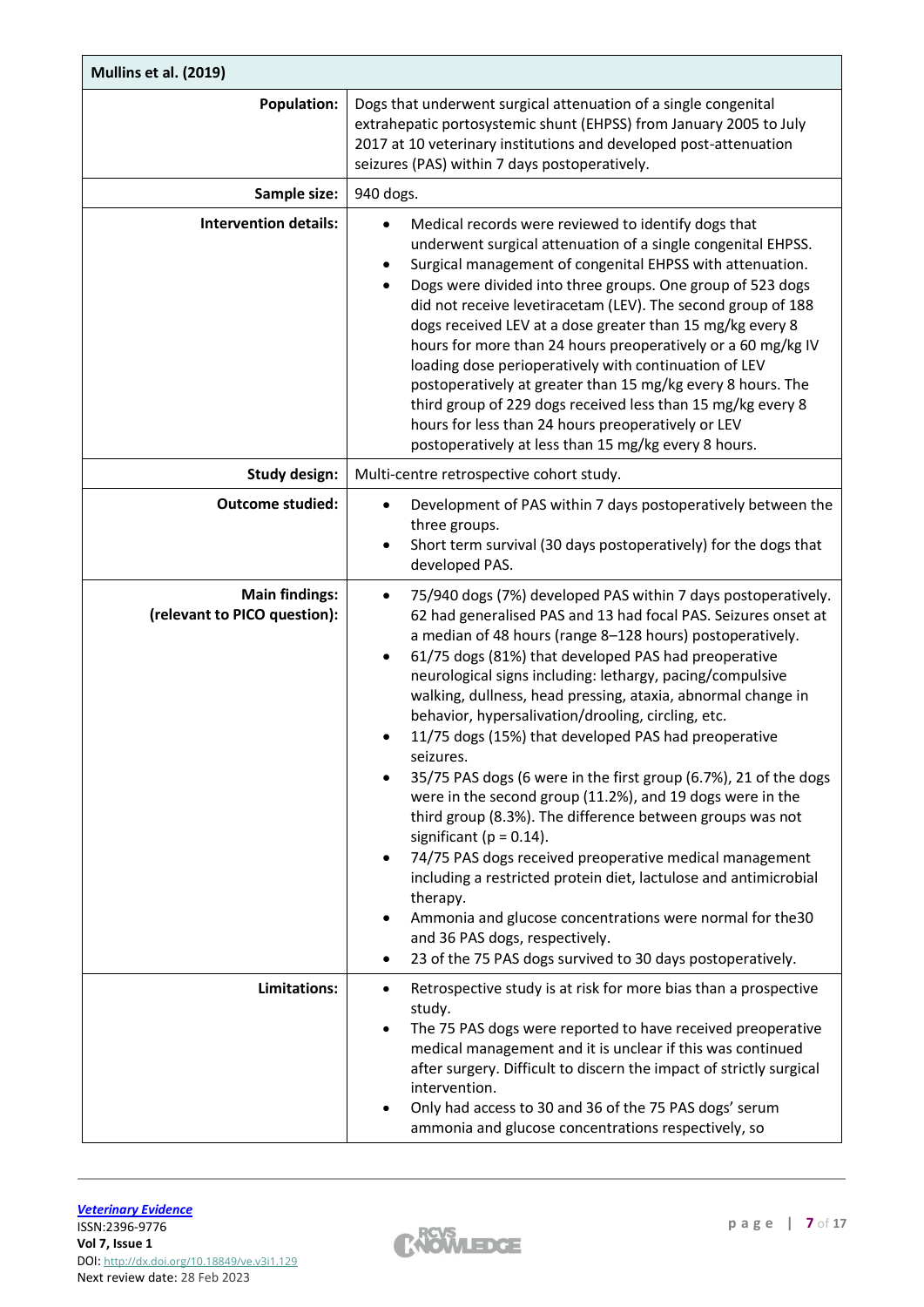| neurological dysfunction caused by PAS and hepatic<br>encephalopathy cannot be differentiated.<br>There was no follow-up of the dogs that did not display signs<br>of PAS within 7 days postoperatively. |
|----------------------------------------------------------------------------------------------------------------------------------------------------------------------------------------------------------|
| There was no long-term follow-up of the PAS dogs.<br>$\bullet$                                                                                                                                           |

| Strickland et al. (2018)                              |                                                                                                                                                                                                                                                                                                                                                                                                                                                                                                                                                                                                                                                                                                       |
|-------------------------------------------------------|-------------------------------------------------------------------------------------------------------------------------------------------------------------------------------------------------------------------------------------------------------------------------------------------------------------------------------------------------------------------------------------------------------------------------------------------------------------------------------------------------------------------------------------------------------------------------------------------------------------------------------------------------------------------------------------------------------|
| <b>Population:</b>                                    | Dogs that underwent partial or complete surgical attenuation of a<br>single congenital portosystemic shunt (CPSS) confirmed by a<br>mesenteric portovenogram at one institution between February<br>2000 and July 2015.                                                                                                                                                                                                                                                                                                                                                                                                                                                                               |
| Sample size:                                          | 253 dogs.                                                                                                                                                                                                                                                                                                                                                                                                                                                                                                                                                                                                                                                                                             |
| <b>Intervention details:</b>                          | Medical records were reviewed to identify dogs that<br>$\bullet$<br>underwent surgical attenuation of a single CPSS.<br>196 dogs had an extrahepatic shunt and 57 had an<br>intrahepatic shunt.<br>Surgical management of CPSS.<br>238/253 dogs (94%) received medical management prior to<br>surgery.<br>Dogs with CPSS often display signs of hepatic<br>encephalopathy (HE), which may be linked to the<br>development of post-attenuation neurological signs (PANS),<br>a complication observed with surgical management of CPSS.                                                                                                                                                                 |
| <b>Study design:</b>                                  | Single centre retrospective cohort study.                                                                                                                                                                                                                                                                                                                                                                                                                                                                                                                                                                                                                                                             |
| <b>Outcome studied:</b>                               | Proportion of dogs that developed PANS.<br>Proportion of dogs that had postoperative seizures.<br>Proportion of dogs that had preoperative and postoperative<br>HE.<br>Duration of clinical signs preoperative.<br>Duration and response to medical management<br>preoperative.<br>Proportion of dogs with preoperative HE that developed<br>PANS.                                                                                                                                                                                                                                                                                                                                                    |
| <b>Main findings:</b><br>(relevant to PICO question): | 57 days was the median duration of clinical signs of HE prior<br>to surgery.<br>176/238 dogs (74%) with HE preoperatively responded well<br>to medical management, 49/238 (21%) responded<br>moderately, and 13/238 (5%) responded poorly.<br>23/196 (12%) dogs with an extrahepatic shunt developed<br>PANS.<br>10 dogs with an extrahepatic shunt had postoperative<br>seizures.<br>22/28 dogs (79%) that developed PANS had preoperative<br>signs of HE before surgery. 9/28 dogs (32%) had signs of HE<br>immediately before surgery. 23/28 dogs had an extrahepatic<br>shunt and 5/28 dogs had an intrahepatic shunt.<br>Presence of HE preoperatively increased the odds of PANS<br>2.704-fold. |

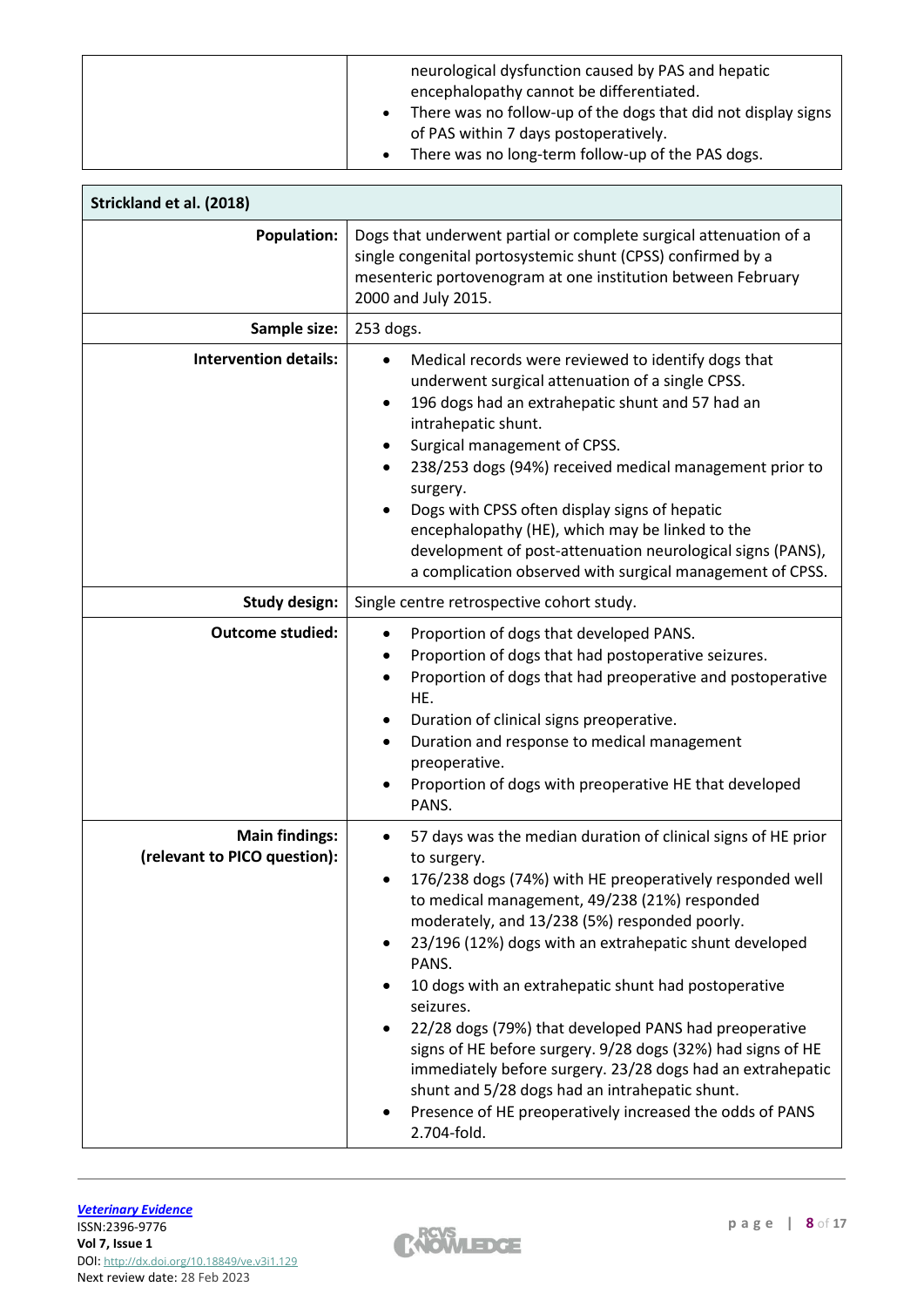|              | There was no association between shunt location and<br>incidence of PANS or seizures.                                                                                                                                                                                   |
|--------------|-------------------------------------------------------------------------------------------------------------------------------------------------------------------------------------------------------------------------------------------------------------------------|
| Limitations: | Retrospective study is at risk for more bias than a<br>$\bullet$<br>prospective study.<br>There was no long-term follow-up.<br>$\bullet$<br>The study did not separate intrahepatic and extrahepatic<br>$\bullet$<br>preoperative HE and severity of PANS and seizures. |

| Tisdall et al. (2000)                                 |                                                                                                                                                                                                                                                                                                                                                                                                                                                                                                                                                                                                                                                                                                                                                                                                                                                                                                                                                                                                                                                                                                                                                        |
|-------------------------------------------------------|--------------------------------------------------------------------------------------------------------------------------------------------------------------------------------------------------------------------------------------------------------------------------------------------------------------------------------------------------------------------------------------------------------------------------------------------------------------------------------------------------------------------------------------------------------------------------------------------------------------------------------------------------------------------------------------------------------------------------------------------------------------------------------------------------------------------------------------------------------------------------------------------------------------------------------------------------------------------------------------------------------------------------------------------------------------------------------------------------------------------------------------------------------|
| <b>Population:</b>                                    | Dogs with a congenital portosystemic shunt (CPSS) that presented to<br>the University Veterinary Centre, Sydney, Australia, between August<br>1989 and February 1999.                                                                                                                                                                                                                                                                                                                                                                                                                                                                                                                                                                                                                                                                                                                                                                                                                                                                                                                                                                                  |
| Sample size:                                          | 121 dogs.                                                                                                                                                                                                                                                                                                                                                                                                                                                                                                                                                                                                                                                                                                                                                                                                                                                                                                                                                                                                                                                                                                                                              |
| <b>Intervention details:</b>                          | Medical records were reviewed to identify dogs with a CPSS.<br>$\bullet$<br>89 dogs had extrahepatic shunts and 32 had intrahepatic<br>shunts.<br>Surgical management of the extrahepatic shunts: 12 were<br>complete attenuation and 77 were partial attenuation.<br>31 dogs who had surgery after June 1997 received<br>prophylactic phenobarbital (5-10 mg/kg) and for 2 weeks<br>(3-5 mg/kg q12) postoperatively.                                                                                                                                                                                                                                                                                                                                                                                                                                                                                                                                                                                                                                                                                                                                  |
| <b>Study design:</b>                                  | Single centre retrospective cohort study.                                                                                                                                                                                                                                                                                                                                                                                                                                                                                                                                                                                                                                                                                                                                                                                                                                                                                                                                                                                                                                                                                                              |
| <b>Outcome studied:</b>                               | Neurological dysfunction of dogs with a congenital<br>extrahepatic shunt within 7 days postoperatively.<br>Serum phenobarbitone levels in dogs with a congenital<br>extrahepatic shunt treated prophylactically with<br>phenobarbitone.                                                                                                                                                                                                                                                                                                                                                                                                                                                                                                                                                                                                                                                                                                                                                                                                                                                                                                                |
| <b>Main findings:</b><br>(relevant to PICO question): | 70/89 dogs (79%) displayed signs of hepatic encephalopathy<br>٠<br>preoperatively. Seven of these dogs displayed neurological<br>dysfunction postoperative, and one had seizures<br>preoperative that did not resolve postoperative.<br>11/89 dogs (12%) displayed neurological dysfunction within<br>7 days postoperatively. Three of these dogs did not display<br>neurological signs preoperatively. Nine of the dogs did not<br>receive phenobarbitone preoperatively.<br>Three dogs developed seizures that lead to status<br>epilepticus and were initially refractory to therapy. One<br>succumbed to cardiac arrest. The other two responded to<br>thiopentone or pentobarbitone and were maintained on<br>phenobarbitone.<br>Three dogs had nonprogressive ataxia which resolved<br>without treatment.<br>Three dogs had partial seizures with the reduction of<br>٠<br>postoperative phenobarbitone doses.<br>Four dogs had severe neurological dysfunction, but no<br>seizures. Two were receiving phenobarbitone and<br>responded to additional phenobarbitone. The other two,<br>which had an abnormal anaesthetic recovery, responded to |

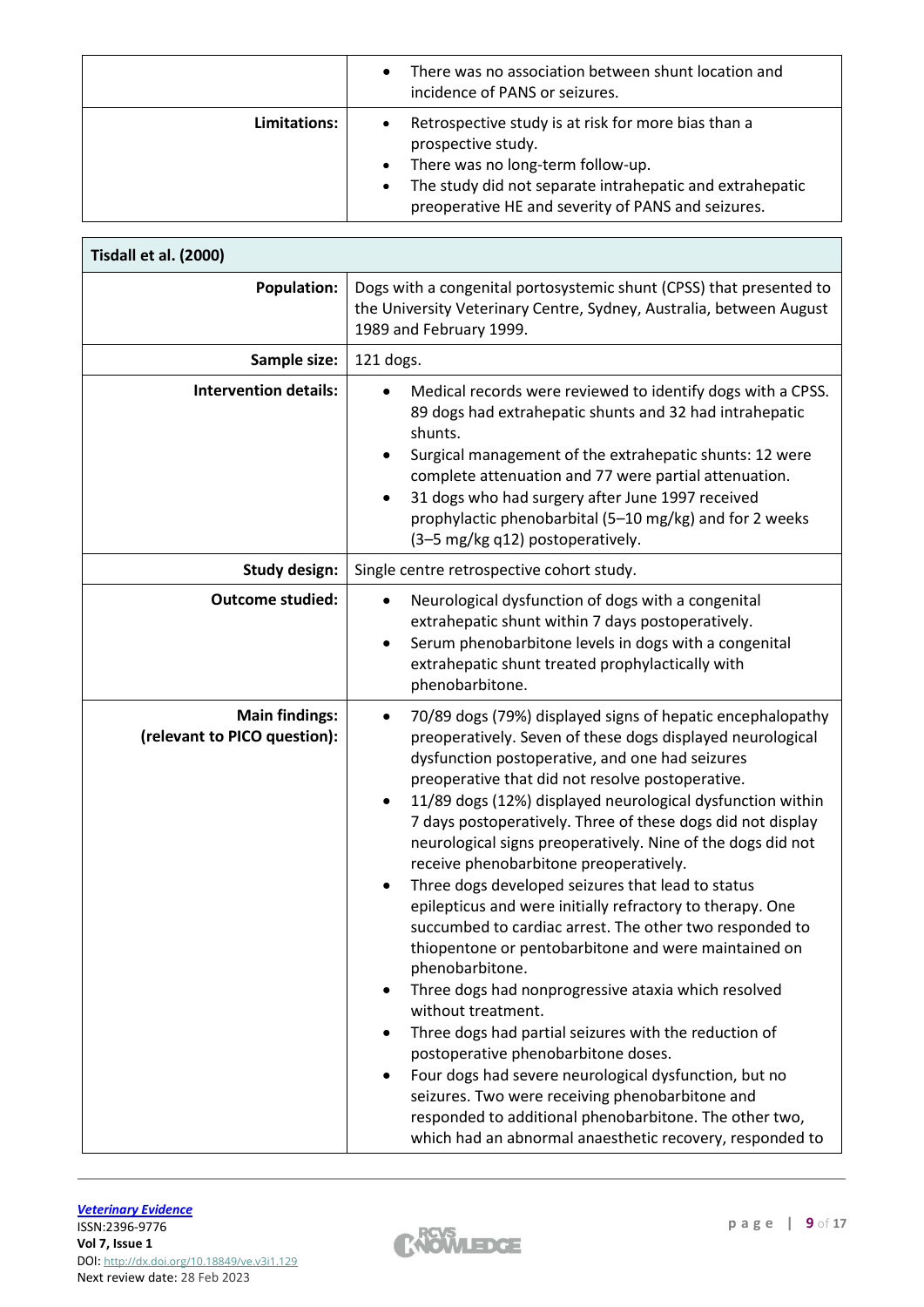|              | phenobarbitone and acepromazine. One resolved within 72<br>hours. One was blind and ataxic at discharge 15 days<br>postoperatively and had a cellophane band placed 8 weeks<br>later which resolved the neurological signs but not the<br>blindness. One had residual hypermetria at discharge 14<br>days postoperatively, which resolved in 1 week. One had<br>residual ataxia and central blindness 14 days<br>postoperatively, with the ataxia resolving 4 weeks<br>postoperatively and the blindness improving over 2 months.<br>None of the 31 dogs who received phenobarbitone<br>$\bullet$<br>prophylactic had seizures, but two were ataxic. Serum<br>phenobarbitone levels were in therapeutic ranges for the<br>seven dogs assessed 3 days postoperatively. |
|--------------|-----------------------------------------------------------------------------------------------------------------------------------------------------------------------------------------------------------------------------------------------------------------------------------------------------------------------------------------------------------------------------------------------------------------------------------------------------------------------------------------------------------------------------------------------------------------------------------------------------------------------------------------------------------------------------------------------------------------------------------------------------------------------|
| Limitations: | This was a retrospective case series, which has a low level of<br>evidence and greater risk of bias than a prospective study.<br>Short follow-up period at seven days postoperatively. This<br>$\bullet$<br>might not be reflective of the full risk and cases/signs that<br>developed or severely persisted past 7 days.<br>Small sample size.                                                                                                                                                                                                                                                                                                                                                                                                                       |

| Wallace et al. (2018)                                 |                                                                                                                                                                                                                                                                                                                                                                                                                                                                                                       |  |  |  |  |
|-------------------------------------------------------|-------------------------------------------------------------------------------------------------------------------------------------------------------------------------------------------------------------------------------------------------------------------------------------------------------------------------------------------------------------------------------------------------------------------------------------------------------------------------------------------------------|--|--|--|--|
| <b>Population:</b>                                    | Pugs undergoing surgical attenuation for a single congenital<br>extrahepatic portosystemic shunt (CEPSS) and had at least 1 month<br>of postoperative follow-up at Colorado State University Veterinary<br>Teaching Hospital, Colorado, USA, between 1998 and 2010. Various<br>breed dogs (not Pugs) undergoing surgical attenuation for a single<br>CEPSS and had at least 1 month of postoperative follow-up at<br>Colorado State University Veterinary Teaching Hospital between<br>1997 and 2005. |  |  |  |  |
| Sample size:                                          | 44 dogs.                                                                                                                                                                                                                                                                                                                                                                                                                                                                                              |  |  |  |  |
| <b>Intervention details:</b>                          | Reviewed medical records to identify Pugs and control dogs<br>$\bullet$<br>with a single CEPSS in the study.<br>Surgical management of the single CEPSS.<br>14 Pugs were the study group and 30 other breeds of dogs<br>were in the control group.                                                                                                                                                                                                                                                    |  |  |  |  |
| Study design:                                         | Single centre retrospective cohort study.                                                                                                                                                                                                                                                                                                                                                                                                                                                             |  |  |  |  |
| <b>Outcome studied:</b>                               | Preoperative information including the signalment and<br>$\bullet$<br>clinicopathologic data.<br>Postoperative neurological signs, specifically seizures.<br>٠<br>Postoperative mortality and complications.<br>Bile acids measurement.<br>Date and cause of death.                                                                                                                                                                                                                                   |  |  |  |  |
| <b>Main findings:</b><br>(relevant to PICO question): | 4/14 Pugs (29%) were euthanised within 1 month of surgery<br>$\bullet$<br>from continued and/or worsening neurological signs. Two<br>were euthanised due to intractable seizures and two were<br>euthanised because of worsening and severe neurological<br>signs between 2 and 29 days postoperatively. There was no<br>evidence of necrotising meningoencephalitis.                                                                                                                                 |  |  |  |  |

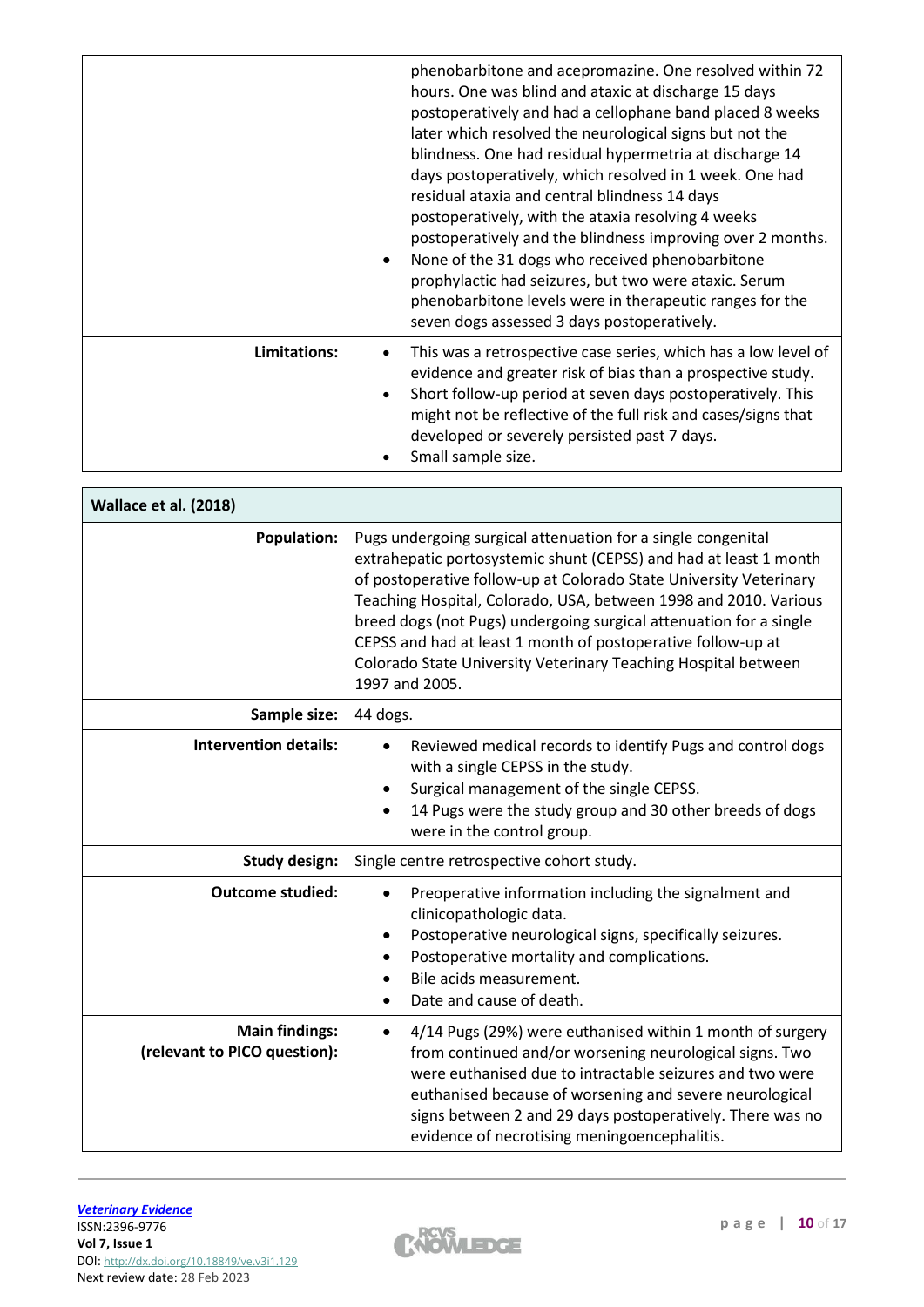|              | One of the control group dogs died from intractable seizures<br>within 1 month postoperatively, which was significantly lower<br>mortality than the Pug group postoperatively.<br>6-72 month follow-up of 9/10 Pugs that survived. The owners<br>found no neurological signs or need for medical management.<br>Bile acids were decreased postoperatively.                                                                                                                                                                                                                                                                                                                                                                                            |
|--------------|-------------------------------------------------------------------------------------------------------------------------------------------------------------------------------------------------------------------------------------------------------------------------------------------------------------------------------------------------------------------------------------------------------------------------------------------------------------------------------------------------------------------------------------------------------------------------------------------------------------------------------------------------------------------------------------------------------------------------------------------------------|
| Limitations: | The study is a retrospective study, which has more bias than a<br>prospective study and relies on very accurate medical records<br>and follow-up with owners.<br>There was a loss of follow-up data with some of the Pugs<br>٠<br>postoperatively.<br>Small sample size.<br>All the dogs in the study did not undergo the same surgical<br>$\bullet$<br>procedure, most underwent cellophane banding, and one<br>underwent ameroid constrictor placement, which introduces<br>bias because one surgical methodology may be more effective<br>than the other.<br>Differences between the dates of study for the Pugs and<br>$\bullet$<br>control group, as well as the significantly smaller average dog in<br>the control group compared to the Pugs. |

| Watson & Herrtage (1998)     |                                                                                                                                                                                                                                                                                                                                                                                                                                                                                                                                                                                                                                                                                                                                                                                                                                                                                  |  |  |  |  |
|------------------------------|----------------------------------------------------------------------------------------------------------------------------------------------------------------------------------------------------------------------------------------------------------------------------------------------------------------------------------------------------------------------------------------------------------------------------------------------------------------------------------------------------------------------------------------------------------------------------------------------------------------------------------------------------------------------------------------------------------------------------------------------------------------------------------------------------------------------------------------------------------------------------------|--|--|--|--|
| <b>Population:</b>           | Dogs with a congenital portosystemic shunt (CPSS; confirmed by<br>ultrasound, contrast radiography, surgery or postmortem) and were<br>only managed medically that presented to the Department of Clinical<br>Veterinary Medicine (DCVM), University of Cambridge, UK, between<br>January 1987 and December 1993.                                                                                                                                                                                                                                                                                                                                                                                                                                                                                                                                                                |  |  |  |  |
| Sample size:                 | 27 dogs.                                                                                                                                                                                                                                                                                                                                                                                                                                                                                                                                                                                                                                                                                                                                                                                                                                                                         |  |  |  |  |
| <b>Intervention details:</b> | Case records were reviewed to identify eligible dogs for<br>inclusion in the study. Nine dogs had extrahepatic shunts, 17<br>had intrahepatic shunts and one dog had a complex partially<br>intrahepatic and partially extrahepatic shunt.<br>Dogs were managed medically. 23 dogs were fed a reduced<br>$\bullet$<br>protein diet (Canine u/d or kd/; Hill's Pet Products; homemade<br>or a combination). Two dogs were fed an unknown brand of<br>proprietary dog food with normal protein levels. Two dogs had<br>no diet recorded. 24 dogs received lactulose, consistently for<br>18/24 dogs (75%) and at the start of treatment for 6/24 dogs<br>(25%). 2/27 dogs (7%) did not receive lactulose and 1/27 dogs<br>(4%) had no record. Antibiotics were administered to 24/27<br>dogs (89%). 2/27 dogs (7%) did not receive antibiotics and 1/27<br>dog (4%) had no record. |  |  |  |  |
| <b>Study design:</b>         | Single centre retrospective case series.                                                                                                                                                                                                                                                                                                                                                                                                                                                                                                                                                                                                                                                                                                                                                                                                                                         |  |  |  |  |
| <b>Outcome studied:</b>      | Clinical signs, signalment, and blood work at initial<br>presentation.<br>Change in clinical signs reported by owner after initiation of<br>medical management.<br>Follow-up with owners 3 years after end of study for mortality<br>assessment.                                                                                                                                                                                                                                                                                                                                                                                                                                                                                                                                                                                                                                 |  |  |  |  |

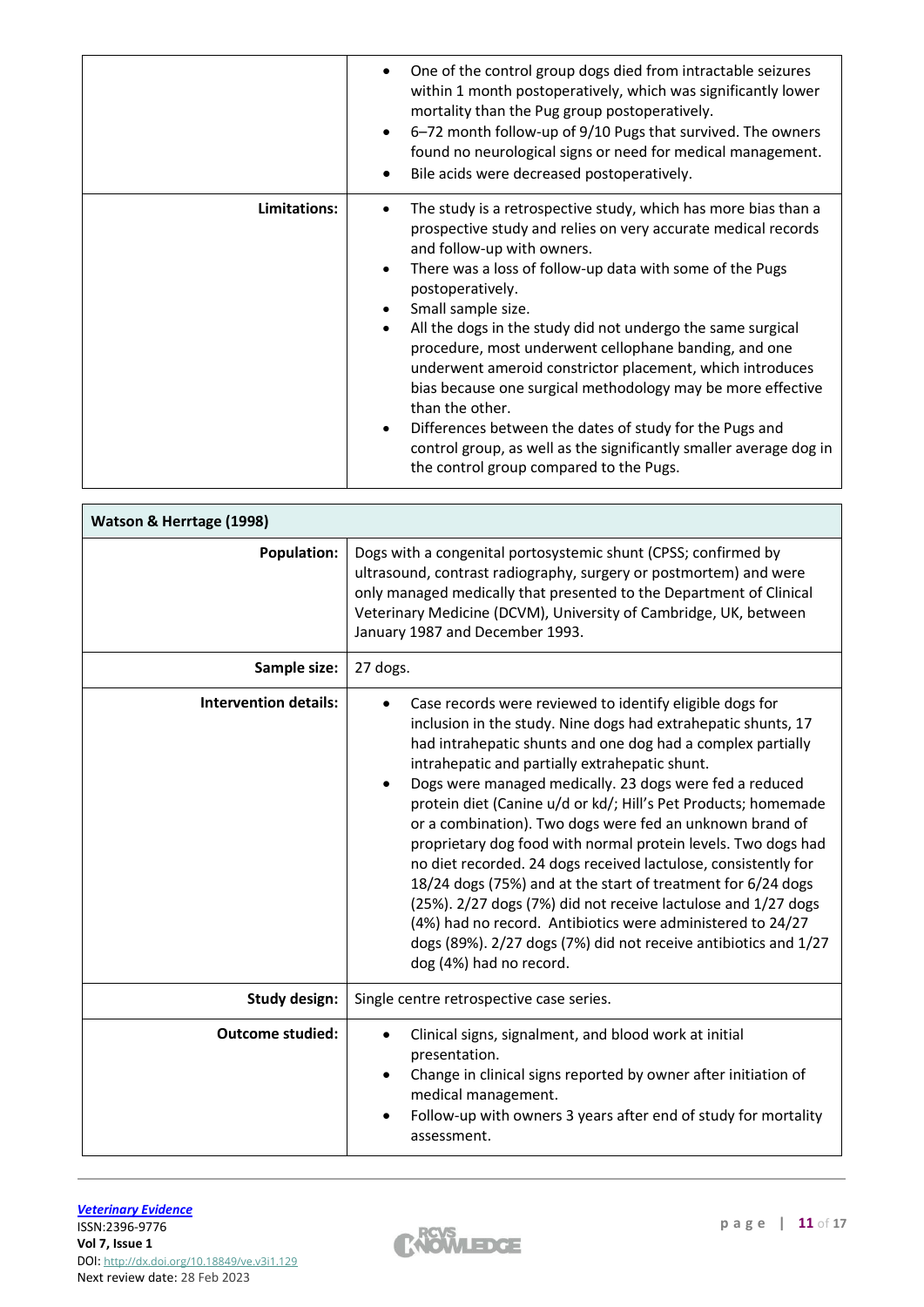| <b>Main findings:</b><br>(relevant to PICO question): | 7/9 dogs (78%) with EHPSS had owner-reported neurological<br>signs (hyperactivity, depression head-pressing, circling,<br>excessive salivation, confusion, coma) prior to presentation.<br>Two dogs with EHPSS were lost to follow-up.<br>1/7 dogs (14%) were reported by the owner to have<br>neurological signs more often after the start of medical<br>management.<br>3/7 dogs (43%) were reported by the owners to have<br>neurological signs the same after the start of medical<br>management.<br>3/7 dogs (43%) were reported by the owners to have<br>neurological signs less frequently after the start of medical<br>management.<br>3 years after study (October 1996), three dogs with<br>$\bullet$<br>extrahepatic shunts had been euthanised due to<br>uncontrollable neurological signs or ascites.<br>3/9 dogs (33%) with extrahepatic shunts were still alive 3 |
|-------------------------------------------------------|----------------------------------------------------------------------------------------------------------------------------------------------------------------------------------------------------------------------------------------------------------------------------------------------------------------------------------------------------------------------------------------------------------------------------------------------------------------------------------------------------------------------------------------------------------------------------------------------------------------------------------------------------------------------------------------------------------------------------------------------------------------------------------------------------------------------------------------------------------------------------------|
| Limitations:                                          | years after the end of the study.<br>Small sample size overall, but particularly for dogs with an<br>extrahepatic CPSS.<br>Loss of information with owner follow-up, only able to<br>$\bullet$<br>connect with 14 cases.<br>Unclear how long initial follow-up was after initiating<br>$\bullet$<br>medical management.<br>Unclear which dogs received what components of the<br>$\bullet$<br>medical management, if some received all three and if some<br>dogs received none of the three.<br>Subjective assessment in owner follow-up could lead to<br>increased risk of bias because not all owners interpret their<br>dog's change in clinical signs the same. The subjective<br>assessment also did not include severity of the clinical signs<br>noted.                                                                                                                   |

| Worley & Holt (2008)         |                                                                                                                                                                                                                                   |  |  |
|------------------------------|-----------------------------------------------------------------------------------------------------------------------------------------------------------------------------------------------------------------------------------|--|--|
| <b>Population:</b>           | Dogs over five years old with a single congenital extrahepatic<br>portosystemic shunt (EHPSS) that underwent surgical attenuation<br>presenting at the University of Pennsylvania, USA, between 1992<br>and 2005.                 |  |  |
| Sample size:                 | 17 dogs.                                                                                                                                                                                                                          |  |  |
| <b>Intervention details:</b> | Medical records were reviewed to identify dogs eligible for<br>inclusion in the study.<br>Surgical management of EHPSS: six dogs underwent<br>$\bullet$<br>complete shunt ligation and 11 underwent partial shunt<br>attenuation. |  |  |
| Study design:                | Single centre retrospective case series.                                                                                                                                                                                          |  |  |
| Outcome studied:             | Preoperative data on the dogs were collected including<br>$\bullet$<br>signalment, clinical signs, and clinicopathologic findings.<br>Postoperative mortality rate and cause of death.                                            |  |  |

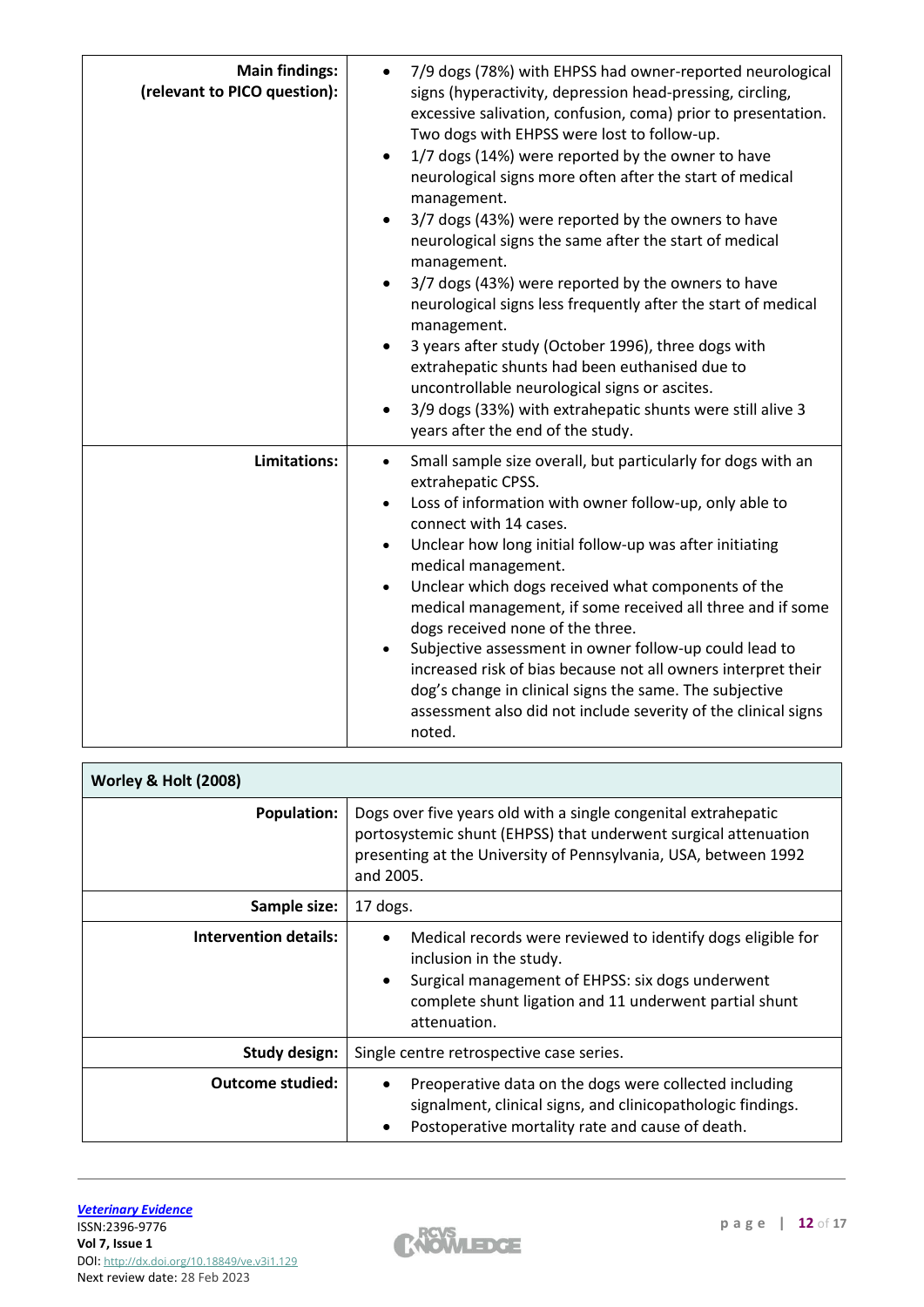|                                                       | Postoperative complications and clinical signs from<br>reevaluations and follow-up with owners and referring<br>veterinarians.<br>Postoperative liver-function tests.<br>٠                                                                                                                                                                                                                                                                                                                                                                                                                                                                                                   |  |
|-------------------------------------------------------|------------------------------------------------------------------------------------------------------------------------------------------------------------------------------------------------------------------------------------------------------------------------------------------------------------------------------------------------------------------------------------------------------------------------------------------------------------------------------------------------------------------------------------------------------------------------------------------------------------------------------------------------------------------------------|--|
| <b>Main findings:</b><br>(relevant to PICO question): | 12/17 dogs (71%) preoperatively displayed neurological<br>$\bullet$<br>signs which could include abnormal mentation, ataxia, and<br>seizures.<br>Immediate postoperative mortality rate was 2/17 dogs<br>(12%). One dog with preoperative neurological signs<br>developed intractable seizures that were unresponsive to<br>multimodal drug therapy and was euthanised 1 week after<br>surgery. One dog went into cardiac arrest shortly after<br>surgery.<br>Three dogs with preoperative neurological signs developed<br>minor neurological signs post-surgery and two required<br>short-term therapy.<br>4/17 dogs (24%) displayed neurological signs<br>postoperatively. |  |
| <b>Limitations:</b>                                   | The study had a small sample size.<br>$\bullet$<br>This was a retrospective case series, which has a low level of<br>$\bullet$<br>evidence and greater risk of bias than a prospective study.<br>The study assumes that the record keeping was accurate.<br>$\bullet$<br>Postoperative data were collected through reevaluations<br>$\bullet$<br>and telephone follow-up with owners and referring<br>veterinarians, which are subject to increased bias with two<br>of the 15 discharged dogs data lost to follow-up.                                                                                                                                                       |  |

# **Appraisal, application and reflection**

One of the most common clinical signs for a dog at presentation with an extrahepatic portosystemic shunt (EHPSS) is neurological signs, which can range in severity from mild head pressing and ataxia to seizures. The majority of EHPSSare managed through surgical attenuation, but that is not always an option for owners or achievable due to the anatomy of the shunt. Preoperative neurological signs of hepatic encephalopathy secondary to congenital extrahepatic portosystemic shunt (CEPSS) is caused predominantly by hyperammonemia, which decreases following successful shunt attenuation. The central nervous system may experience chronic astrocyte changes from a CEPSS, which causes an abnormal metabolic environment preoperatively and the sudden change of surgical attenuation favours an excitatory state. Post-attenuation neurological signs (PANS) is suspected to develop post attenuation when a metabolic event occurs in conjunction with the chronic preoperative central nervous system changes. Other contributing factors for dogs developing PANS is unknown, with conflicting evidence about the association of increasing age and shunt attenuation method. Unlike with hepatic encephalopathy, dogs that experience PANS have normal ammonia levels. There were no studies that had a direct comparison between the effectiveness of surgical or medical management of EHPSS in decreasing neurological signs. Overall, Strickland et al. (2018) found the lowest incidence of short-term postoperative neurological signs at 4/126 dogs (3%), while Wallace et al. (2018) found the highest incidence of short-term postoperative neurological signs at 4/14 dogs (29%) and Watson & Herrtage (1998) found an incidence of owner-reported decrease in neurological signs after the initiation of medical management of 3/7 dogs (43%), as well as a reported increase in quality of life.

Favier et al. (2020), Watson & Herrtage (1998), and Strickland et al. (2018) found that the owners reported a decrease in neurological signs and an increase in quality of life after the initiation of medical management. However, these studies lost several dogs in the follow-up period and had relatively small sample sizes. Watson

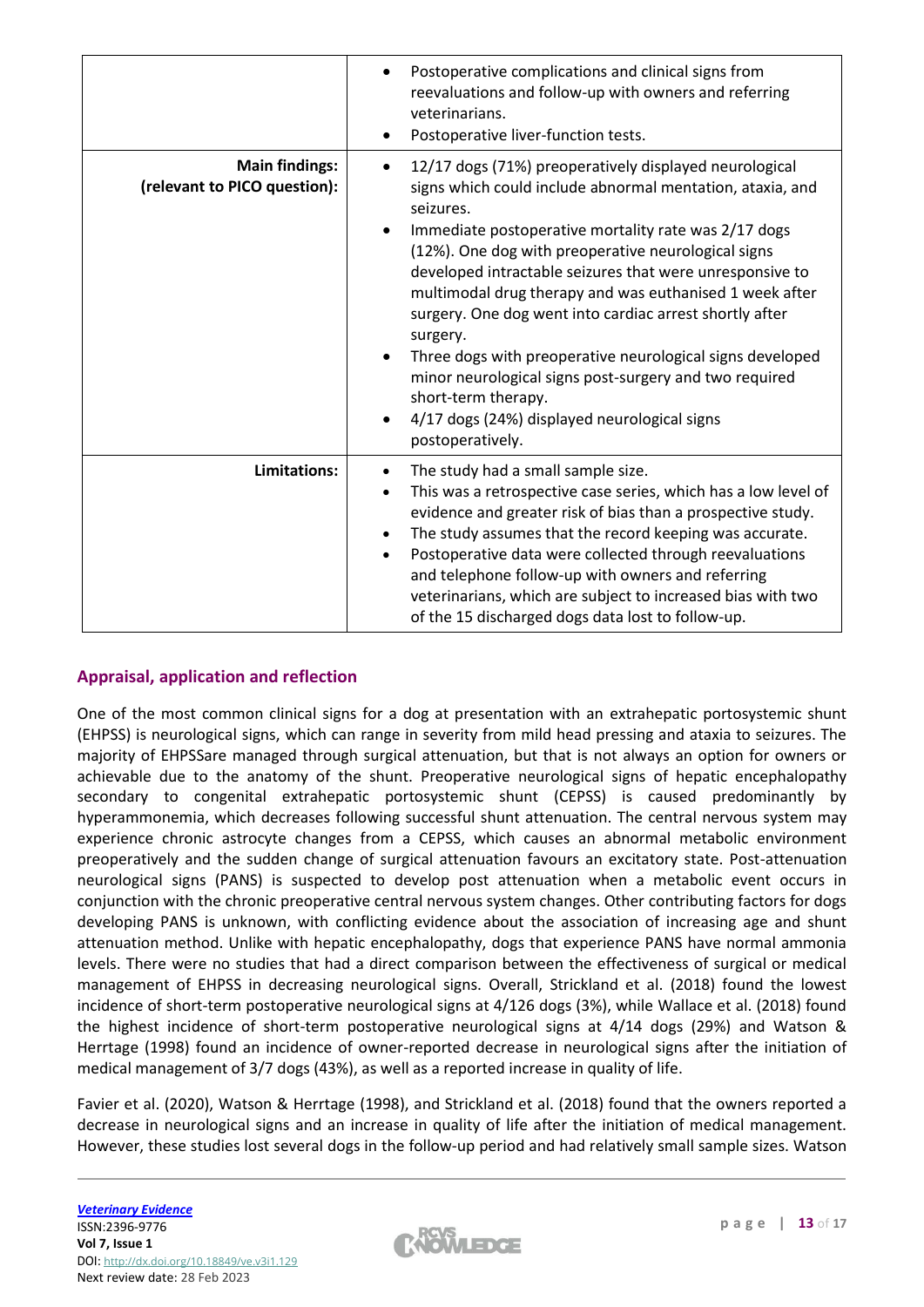& Herrtage (1998) also evaluated the long-term efficacy of medical management and at 3 years found that only 3/9 dogs (33%) of the dogs included in the follow-up were still alive.

All the studies that evaluated for surgical management found that there was an overall decrease in neurological signs from preoperatively to postoperatively. Worley & Holt (2008) found that 12/17 dogs (71%) in their study displayed preoperative neurological signs, which decreased to 4/17 dogs (24%) after surgical attenuation. However, there was a risk of perioperative mortality or dogs succumbing to refractory seizures with 48 hours postoperatively. For instance, Tisdall et al. (2000) found that with surgical attenuation, the overall proportion of dogs with neurological signs decreased from 70/89 (79%) preoperatively to 11/89 (12%) postoperatively. The majority of the dogs with signs postoperatively had also displayed neurological signs prior to surgery. The study also found that there is a very weak association with the use of phenobarbital to decrease the incidence of postoperative seizures. Only two of the studies evaluated the longer-term efficacy of surgical attenuation in decreasing neurological signs associated with EHPSS. Wallace et al. (2018) had a followup ranging from 6 to 72 months postoperatively in nine Pugs with owners reporting no neurological signs or need for medical management. Harvey & Erb (1998) had a 1–10 year follow-up period of eight of the 12 nonencephalopathic dogs, and owners reported the development of no neurological signs. However, both of the longer-term evaluations were based on owner reports, they were small sample sizes, and it is unclear how many dogs actually made it very far into the range of the follow-up period.

The studies suggest that there may be a weak association with higher mortality and/or increased severity of neurological signs that results in euthanasia in the immediate perioperative period for surgical management than after the initiation of medical management. For example, Fryer et al. (2011) had four dogs in the immediate postoperative period that had generalised motor seizures and did not survive to hospital discharge. Similarly, Wallace et al. (2018) found that four of the 14 Pugs were euthanised within 1 month of surgery from continued and/or worsening neurological signs and intractable seizures, and one of the control group dogs died from intractable seizures within 1 month postoperatively. However, although no immediate deaths were reported in either of the studies that addressed medical management, it cannot be ruled out because there is no clearly defined timeline for the dogs' deaths.

Two of the biggest limitations with these retrospective studies is that many only had very short-term follow-up periods and the data of several dogs were lost in the follow-up period. It was difficult to discern how a dog's quality of life might be impacted 5 years down the road after the initiation of medical management or postoperatively. Additionally, the owners were predominantly relied upon for accurate observation and reporting of neurological signs in their dogs. However, some neurological signs can be very subtle and might have been missed by the owner.

Further research should include prospective studies that have a clearly defined definition and inclusion criteria for post-attenuation neurological syndrome including blood ammonia and glucose levels postoperatively.

| <b>Search strategy</b>                   |                                                                                                                                                                                                                                                                                                                                                             |
|------------------------------------------|-------------------------------------------------------------------------------------------------------------------------------------------------------------------------------------------------------------------------------------------------------------------------------------------------------------------------------------------------------------|
| Databases searched and dates<br>covered: | CAB Abstracts on OVID Platform; January 1973-May 2020<br>PubMed on NCBI Platform; January 1987-May 2020                                                                                                                                                                                                                                                     |
| Search terms:                            | <b>CAB Abstracts:</b><br>(extrahepatic portosystemic shunt OR EHPSS OR CEPSS) AND (dog OR<br>canine) AND (neurologic OR neurological OR seizure OR hepatic<br>encephalopathy)<br>PubMed:<br>(congenital extrahepatic portosystemic shunt OR EHPSS OR CEPSS) AND<br>(dog OR canine) AND (neurologic OR neurological OR seizure OR hepatic<br>encephalopathy) |
| Dates searches performed:                | 28 Feb 2021                                                                                                                                                                                                                                                                                                                                                 |

# **Methodology**

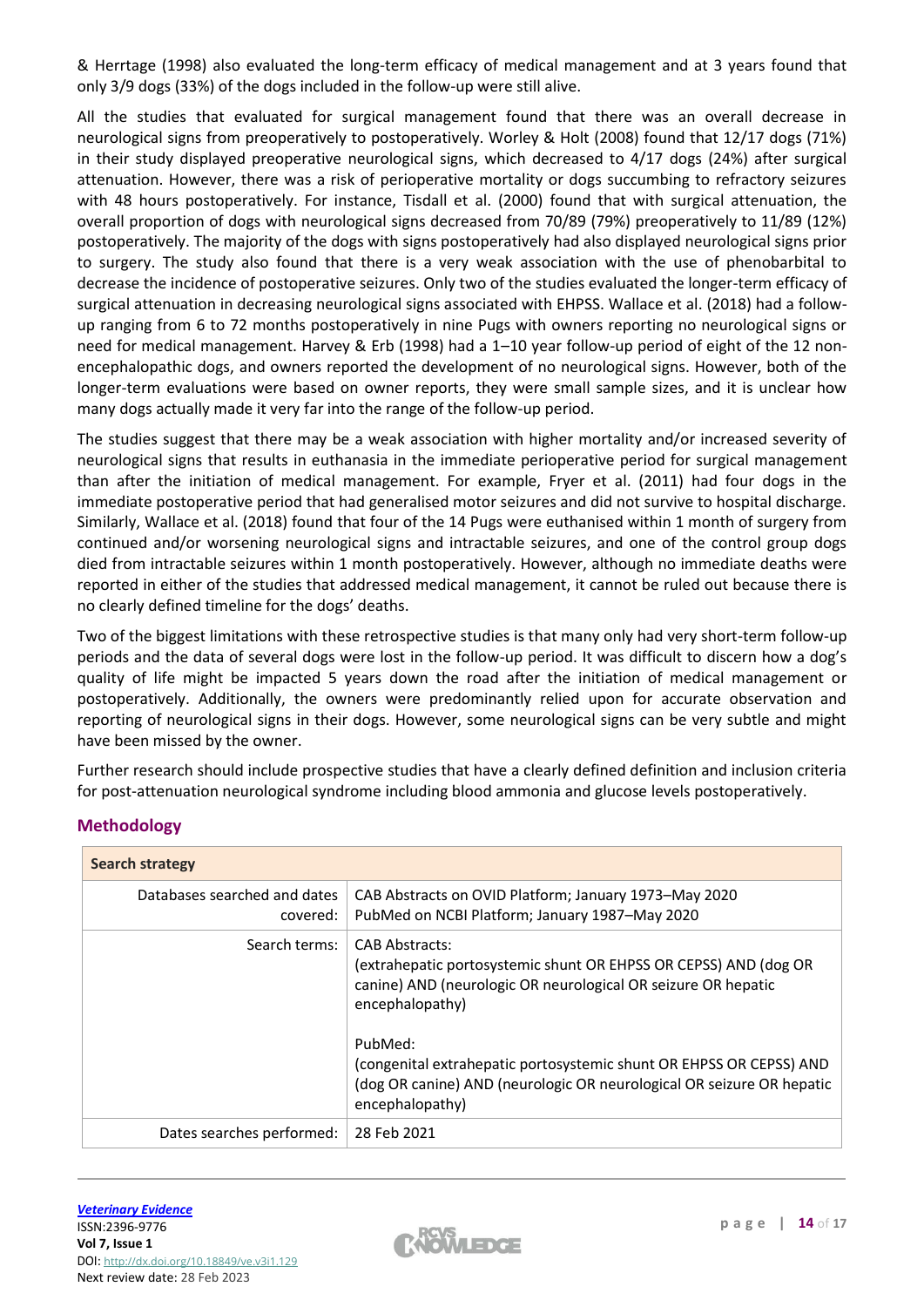| <b>Exclusion / Inclusion criteria</b> |                                                                                                               |  |  |
|---------------------------------------|---------------------------------------------------------------------------------------------------------------|--|--|
| Exclusion:                            | Book chapters, articles not available in English, clinical review<br>articles, proceedings.                   |  |  |
| Inclusion:                            | Articles available in English that were relevant to the PICO, articles<br>had to involve more than five dogs. |  |  |

| <b>Search outcome</b>                         |                                |                                                   |                                              |                                                                 |                                                    |                                    |
|-----------------------------------------------|--------------------------------|---------------------------------------------------|----------------------------------------------|-----------------------------------------------------------------|----------------------------------------------------|------------------------------------|
| <b>Database</b>                               | <b>Number</b><br>of<br>results | Excluded-<br><b>Clinical</b><br>review<br>article | Excluded -<br><b>Not relevant</b><br>to PICO | Excluded-<br><b>Case reports</b><br>with less than<br>five dogs | Excluded -<br><b>Full article not</b><br>available | <b>Total</b><br>relevant<br>papers |
| CAB<br>Abstracts                              | 8                              | $\Omega$                                          | 5                                            | 1                                                               | 0                                                  | $\overline{2}$                     |
| PubMed                                        | 26                             | 2                                                 | 11                                           | 3                                                               | 1                                                  | 9                                  |
| Total relevant papers when duplicates removed |                                |                                                   |                                              | 10                                                              |                                                    |                                    |

# **CONFLICT OF INTEREST**

The authors declare no conflict of interest.

# **REFERENCES**

- 1. Favier, R.P., de Graaf, E., Corbee, R.J. & Kummeling, A. (2020). Outcome of non-surgical dietary treatment with or without lactulose in dogs with congenital portosystemic shunts. *The Veterianry Quarterly*. 40(1), 108–114. DOI: <https://doi.org/10.1080/01652176.2020.1745928>
- 2. Fryer, K.J., Levine, J.M., Peycke, L.E., Thompson, J.A. & Cohen, N.D. (2011). Incidence of postoperative seizures with and without levetiracetam pretreatment in dogs undergoing portosystemic shunt attenuation. *Journal of Veterinary Internal Medicine*. 25(6), 1379–1384. DOI: <https://doi.org/10.1111/j.1939-1676.2011.00819.x>
- 3. Harvey, J. & Erb, H.N. (1998). Complete ligation of extrahepatic congenital portosystemic shunts in nonencephalopathic dogs. *Veterinary Surgery*. 27(5), 413–416. DOI: [https://doi.org/10.1111/j.1532-](https://doi.org/10.1111/j.1532-950x.1998.tb00148.x) [950x.1998.tb00148.x](https://doi.org/10.1111/j.1532-950x.1998.tb00148.x)
- 4. Hunt, G.B. & Hughes, J. (1999). Outcomes after extrahepatic portosystemic shunt ligation in 49 dogs. *Australian Veterinary Journal*. 77(5), 303–307. DOI: [https://doi.org/10.1111/j.1751-](https://doi.org/10.1111/j.1751-0813.1999.tb10268.x) [0813.1999.tb10268.x](https://doi.org/10.1111/j.1751-0813.1999.tb10268.x)
- 5. Mullins, R.A., Sanchez Villamil, C., de Rooster, H., Kummeling, A., White, R.N., Thieman Mankin, K.M., Tivers, M.S., Yool, D.A., Anderson, D.M., Pratschke, K.M., Gordo, I., Brissot, H., Singh, A., Olive, M., Billet, J.P., Selmic, L.E. & Kirby, B.M. (2019). Effect of prophylactic treatment with levetiracetam on the incidence of postattenuation seizures in dogs undergoing surgical management of single congenital extrahepatic portosystemic shunts. *Veterinary Surgery*. 48(2), 164–172. DOI: <https://doi.org/10.1111/vsu.13141>

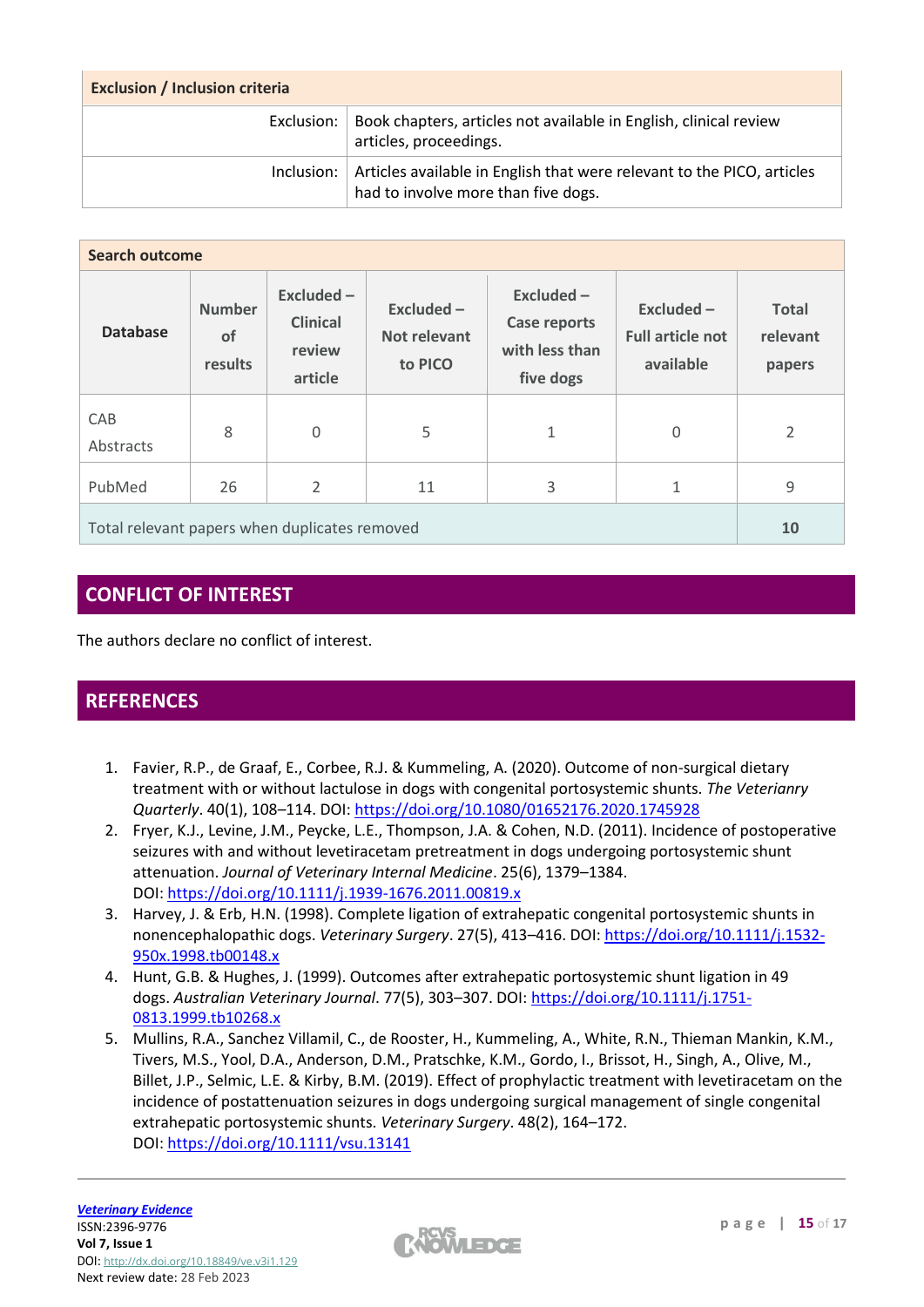- 6. Strickland, R., Tivers, M.S., Adamantos, S.E., Harcourt-Brown, T.R., Fowkes, R.C. & Lipscomb, V.J. (2018). Incidence and risk factors for neurological signs after attenuation of single congenital portosystemic shunts in 253 dogs. *Veterinary Surgery*. 47(6), 745–755. DOI: <https://doi.org/10.1111/vsu.12925>
- 7. Tisdall, P.L.C., Hunt, G.B., Youmans, K.R. & Malik, R. (2000). Neurological dysfunction in dogs following attenuation of congenital extrahepatic portosystemic shunts. *Journal of Small Animal Practice*. 41(12), 539–546. DOI: <https://doi.org/10.1111/j.1748-5827.2000.tb03150.x>
- 8. Wallace, M.L., MacPhail, C.M. & Monnet, E. (2018). Incidence of postoperative neurologic complications in Pugs following portosystemic shunt attenuation surgery. *Journal of the American Animal Hospital Association*. 54(1), 46–49. DOI: <https://doi.org/10.5326/JAAHA-MS-6534>
- 9. Watson, P.J. & Herrtage, M.E. (1998). Medical management of congenital portosystemic shunts in 27 dogs – a retrospective study. *Journal of Small Animal Practice*. 39(2), 62–68. DOI: <https://doi.org/10.1111/j.1748-5827.1998.tb03595.x>
- 10. Worley, D.R. & Holt, D.E. (2008). Clinical outcome of congenital extrahepatic portosystemic shunt attenuation in dogs aged five years and older: 17 cases (1992–2005). *Journal of the American Veterinary Medical Association*. 232(5), 722–727. DOI: <https://doi.org/10.2460/javma.232.5.722>